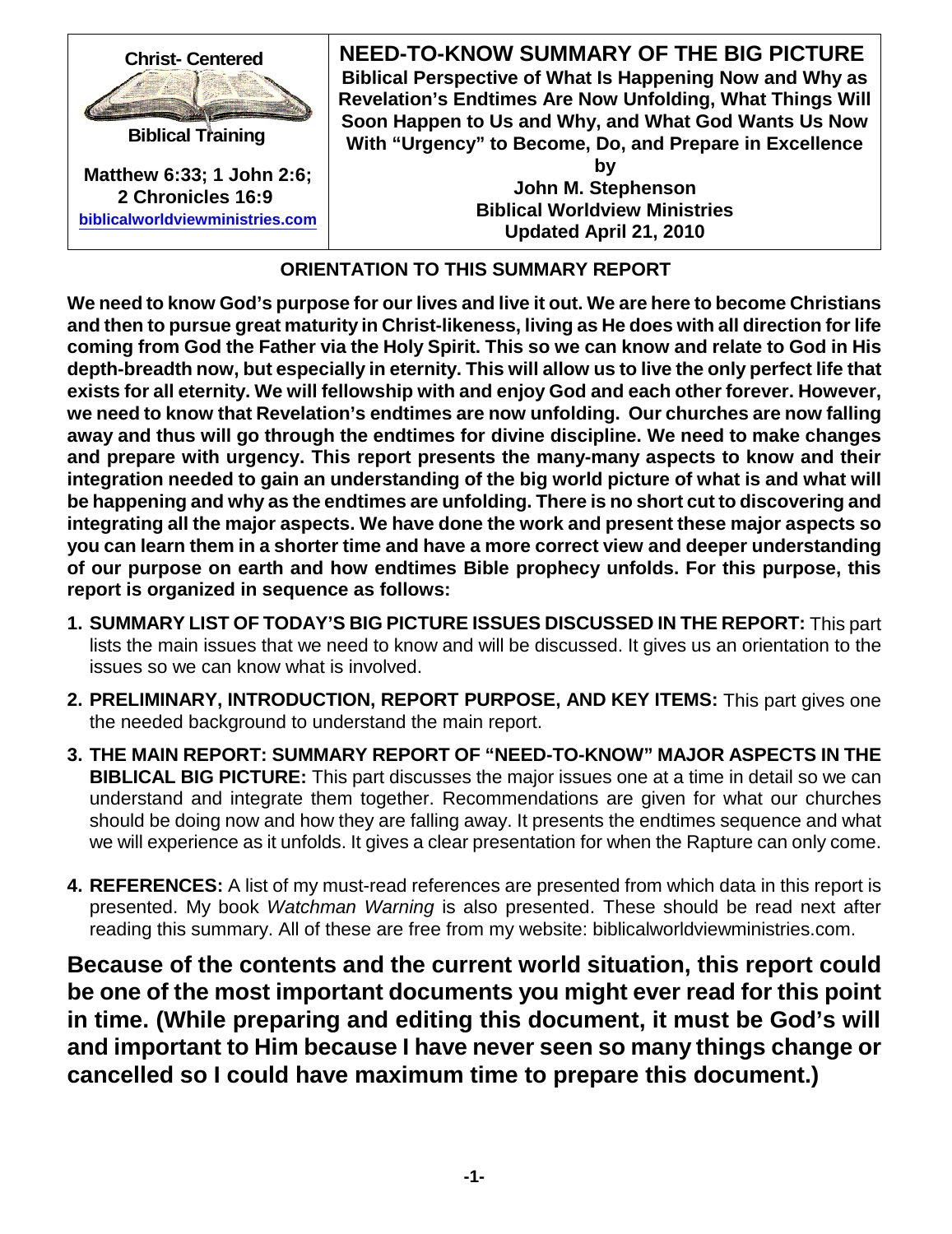Biblical Perspective of What Is Happening Now and Why as Revelation's Endtimes Are Now Unfolding, What Things Will Soon Happen to Us and Why, and What God Wants Us Now With "Urgency" to Become, Do, and Prepare in Excellence

# **1. SUMMARY LIST OF TODAY'S BIG PICTURE ISSUES DISCUSSED IN THE REPORT (This list is included to give readers a quick picture of the report contents and major issues.)**

This document is a summary allowing us to more quickly see and appreciate the big picture. The detailed development from the Scriptures is found in the referenced documents listed at the report's end. If we included the detailed development in this document, it would be tens of pages longer.

One must know and integrate many doctrines and subjects to learn the big picture of what is now and will be happening in our world in these endtimes. Please read this entire report before drawing conclusions. The many issues when integrated together can very likely effect the way we see things and enlighten us to what is actually happening from a biblical perspective and have us take action.

We are to appreciate God's absolute and infinite Greatness so that we will search the entire Bible for **ALL** the aspects for what we are to become being mature in Christ-likeness and for **ALL** the aspects for how we get there. This will include doing ministry and living to glorify God. Then we are to do these and nothing else. Then we will have God's best for what He has planned for all aspects of life.

The main reason we are on the earth is to gain this maximum mature high-skill spiritual-ability in Christ-likeness so we can know and relate to God the Father (and Christ) in His depth-breadth in eternity. This is so we can live perfect holy and righteous lives and fellowship with and enjoy Him (and ourselves) forever. Everything for life is to come from our perfect God as a source. Apart from this relationship, there is nothing. Is your church on this course? What would make you think so?

We are in great spiritual warfare that is being used to develop our maturity in Christ. Christ works to have the elect believe and accomplish God's chosen work. Satan works to prevent these. There are many strategies in this warfare. Many of our churches to a large extent are now implementing some of Satan's strategies without their realization or desire, thus, causing a falling away. At the same time, they are not adequately carrying out Christ's requirements as another cause of falling away.

The Rapture can only occur after the endtimes Tribulation when at that time all people who are to live will have lived and will have made formal and binding decisions to accept or deny the Gospel. No one is born or saved after the Rapture. The Rapture can only come after the tares are bundled for the fire in the endtimes great Tribulation under the mark-of-the-beast. The Church, now the bride of Christ in a legal pre-marriage arrangement, goes to live with Him now as His live-in wife via the Rapture at the marriage supper of the Lamb at Christ's Second Coming after the endtimes Tribulation. Thus, the Rapture is Post-Tribulational.

We are now in the early phases of Revelation's endtimes sequence. Few understand this sequence because it is indirectly taught in the Bible. This endtimes sequence is similar to the ones God used with Old Testament Israel. Our country is falling away towards world government because our churches, according to the sequence, being the primary cause, are falling away. They are no longer using God's whole counsel and endure sound doctrine. Many have a form of godliness, but deny its power. The only thing that can change or effect the current direction of United States' course to socialism is that we have a massive revival in our churches, if it comes soon enough. But such a revival is very unlikely because our churches are being (have been) transformed to become an immature church with a loss of biblical intellect and with a low plateau of Bible knowledge. Thus, we and our churches will go under world government in Revelation's endtimes for divine discipline and be raptured afterward. However, most Christians will be martyred in the Tribulation before the Rapture comes.

The dumbing down of our church training and using rock music to reach the youth has been transforming our churches to become this immature church with a loss of biblical intellect and with a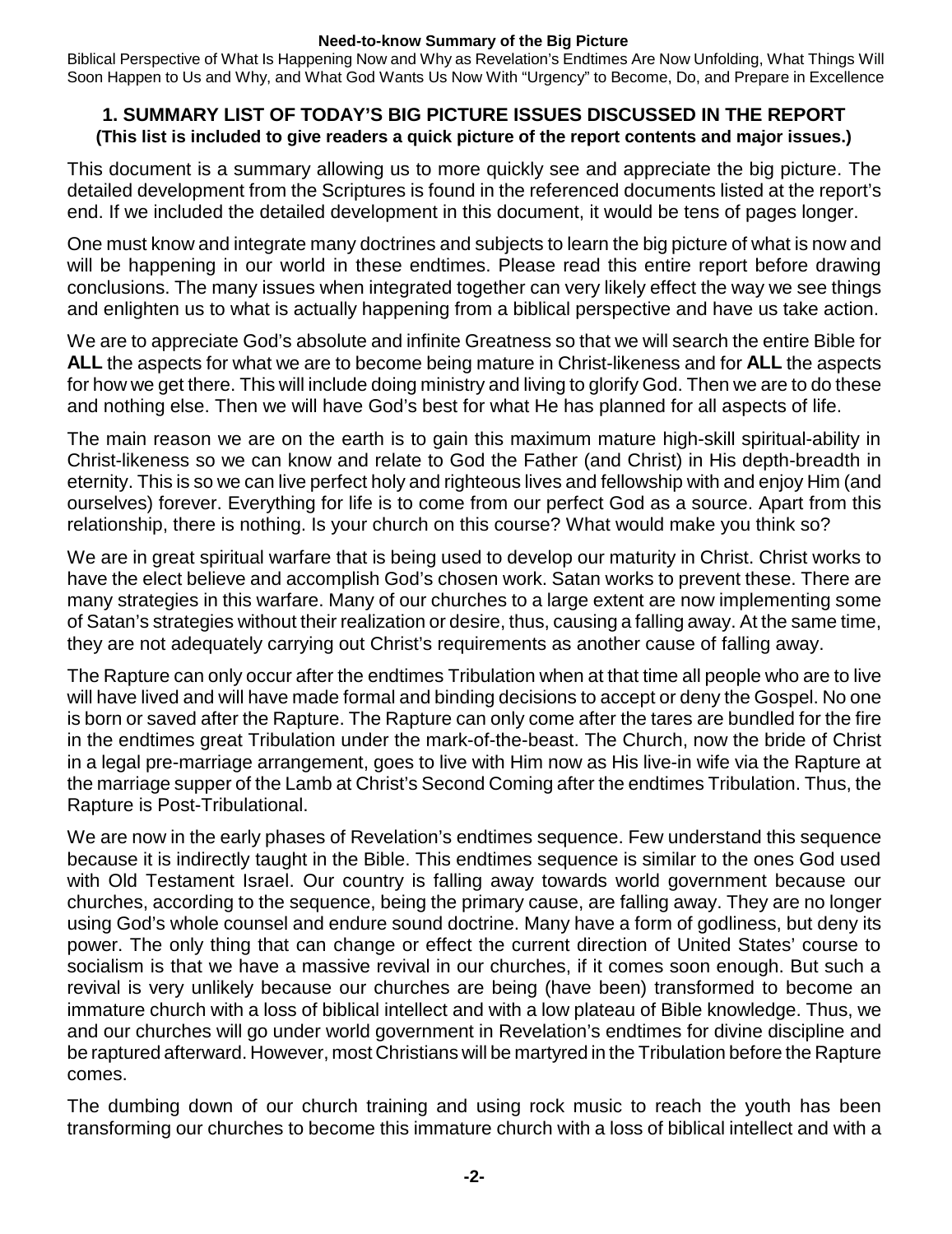Biblical Perspective of What Is Happening Now and Why as Revelation's Endtimes Are Now Unfolding, What Things Will Soon Happen to Us and Why, and What God Wants Us Now With "Urgency" to Become, Do, and Prepare in Excellence

low plateau of Bible knowledge. As a result of the transforming process, few of our youth and young people now know the Bible in any depth-breadth. The Bible, in practice, is being taken away. This is part of satanic strategy. Another part of this strategy is to teach Bible content and Christian-Faith Doctrines without also teaching how to live the Christian life and become involved in outreach ministry.

All believers, both Jews and Gentiles, are the Church and single body of Christ, and are to pursue maturity to know and relate to God. Christ is now married to the Church and no longer to Israel. This report presents the situation now with Israel. There are no future exclusive Jewish periods coming.

# **We must now urgently warn, alert, mature, and prepare our people for going soon into the endtimes Tribulation or they will be caught blind sided as the Calamity (that brings the Tribulation) comes suddenly without warning. Few now appear to know the details of endtimes Bible prophecy.**

The current signs are similar to those that were in Old Testament Israel in her sequence just before Babylon invaded and placed her under the rule of Babylon. Only God knows the timing, but the time remaining in freedom before the Calamity comes can be very short. Thus, we must act with urgency and priority, and do things in a "much-much shorter time period" than normal. We must particularly train and mature our children. We must now urgently evangelize and disciple the children in the community.

**We need to be concerned more about what we are becoming (outcome) than what we are doing (procedure), though both must be done.** We can do many things, even in our churches, and have much Bible knowledge, without becoming mature and evangelizing. What matters is the source of what we do (from God or from us), not so much what we do. We can only live without sin and in perfect lives if everything we are thinking and doing comes from God directly or in application of the Scriptures as directed by God. Then, we will be living by love and by faith, not just doing things. We must take care of our own people in priority over reaching new people, even though both must be done.

# **2. PRELIMINARY, INTRODUCTION, REPORT PURPOSE, AND KEY ITEMS (Preliminary to the Main Report)**

**PLEASE CAREFULLY NOTE:** We are no longer in cyclic history. We must thoroughly understand we are now in Revelation's special endtimes sequence under great spiritual warfare between Christ and Satan that is leading to history's termination. God is using the United States as a favored nation in this sequence. According to the sequence rules, the endtimes are coming to bring divine discipline on our churches for their falling away in the favored nation and as a method to terminate history. The problem is that our churches generally do not appear by their lack of action to recognize their condition and do not realize the endtimes are very soon coming that will place us under world government in the Tribulation. This situation and the sequence will be explained. The understanding of this sequence and what our churches should do now to have God's best for now and eternity are major themes in this summary overview report. (When referring to churches in a general sense, we mean those in the United States. When referring to country or our country we mean the United States.)

**PURPOSE:** This summary report's purpose (targeted to church and family leaders with responsibility for others and all Christians) is to present our perspective of the big picture to point the way to have maturity in Christ and be prepared for the soon-coming endtimes. It is to present our view of what biblically is really happening now and why in the United States and world today to bring added value to the Church that I love and serve under God. Our purpose is not to criticize, but to bring a red alert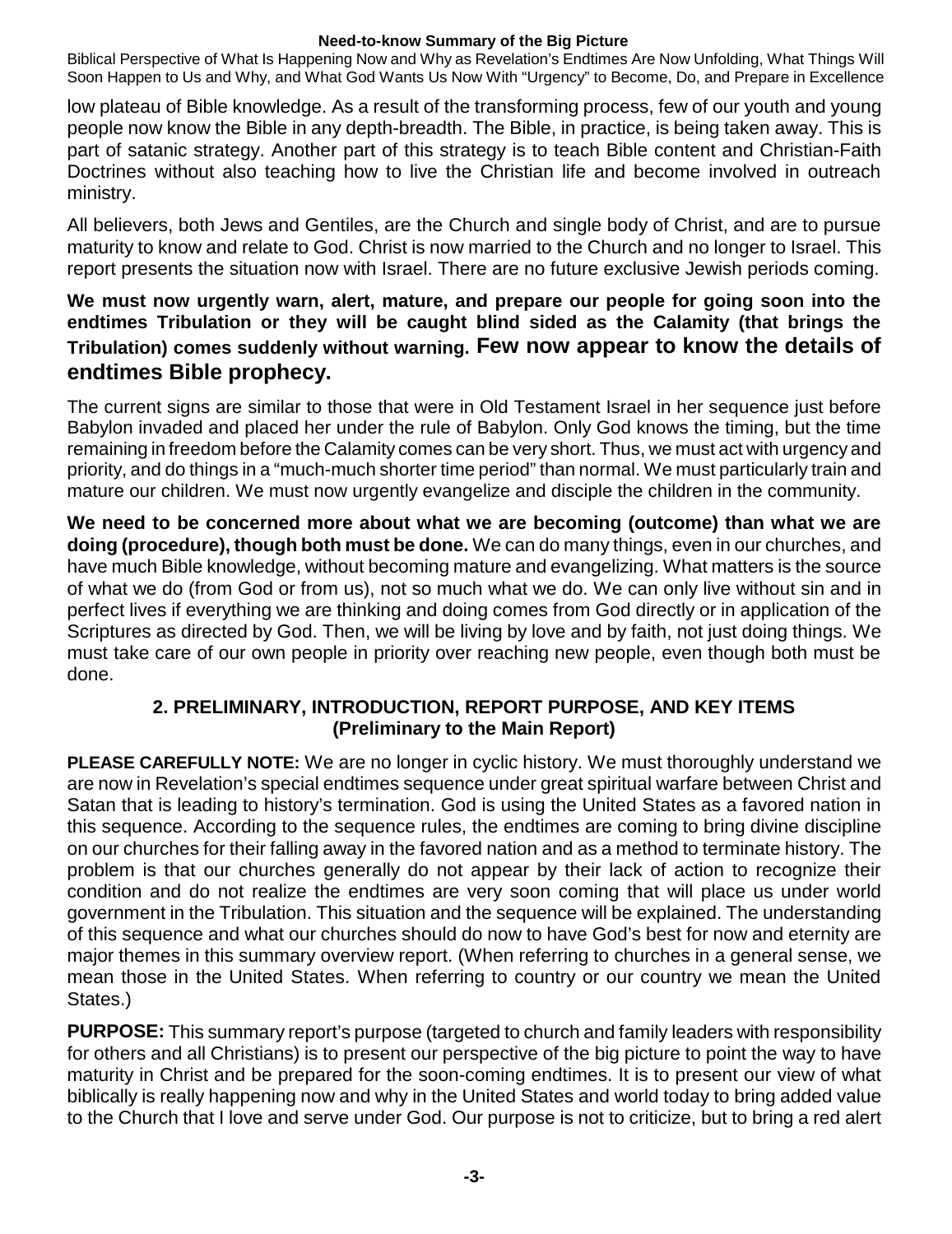Biblical Perspective of What Is Happening Now and Why as Revelation's Endtimes Are Now Unfolding, What Things Will Soon Happen to Us and Why, and What God Wants Us Now With "Urgency" to Become, Do, and Prepare in Excellence

and information where churches can examine themselves and make needed urgent changes before the endtimes come. Our purpose is to bring a watchman warning that the current signs signal the endtimes are soon coming (only God knows the time). This is so we can and will take immediate and urgent action to know and implement God's best with excellence. (It is best to take immediate action whether or not Revelation's endtimes are imminent or a few years yet to come. **I cannot say this strong enough. If churches wait to get "definitive information" about the timing and the fact of the calamity coming which they will not get, before they act and warn, their people will be caught blind sided.** It is better to be prepared a few years early than one second too late.) It is to inform that the endtimes are soon coming that will place us under world government. **Again, whatever has been our past, we should now help each other work with excellence under the Holy Spirit to have God's best in our lives to have the best future we can have. This what this summary is all about.**

**CONTENT:** Read this summary document to gain an understanding of God's plan for human history and for us to have **GOD'S BEST** for now as these endtimes are unfolding and especially for eternity. There are many-many aspects to grasp, understand, and integrate. It takes time. So most very likely are not searching for them. **We have done the work for you. This summary may be a bit long, but because of our situation, take the time to urgently read it all to gain the urgent need-to-know information. Please pray for what you will do and not do as the endtimes unfold. (A Calamity is coming with great war, plague, famine, and much chaos particularly in the United States that will place us under Revelation's endtimes world government - in the endtimes Tribulation. There will be great war in the Middle East with Israel and in other parts of the world.) We are attempting to guide, for how we see things, but we cannot be responsible for your actions or lack of them. We will help all we can.**

**Many doctrines in this summary report were taken from my many referenced documents. Read next, with urgency, my referenced "detailed" website report:** *God's Plan over History for Man to Become Mature in Christ Needed to Eternally Know and Relate to Our Perfect God in His Greatness* **and then the other referenced documents.** This detailed report provides: (1) the Scriptural basis and development for God's plan for history, including for how the events of Revelation unfold, and what has and will happen to Israel; (2) what is and will be happening and what we will experience as the endtimes are unfolding; (3) the details of the spiritual warfare between Christ and Satan; and (4) what we must believe and do in our churches and families to interact with God to have His best, including gaining maximum maturity in Christ. **(This summary document summarizes these aspects and more.)** God's plan for us to know and relate to Him and for history (for us) should be known and lived out by all Christians. Otherwise, we may have less in eternity than what God has planned and desires for us. **We should aim to have and live out God's best in every area of our lives.**

**BACKGROUND:** When we study the Bible from Genesis to Revelation, we learn that one most important major primary purpose for our being on the earth is to train to become maximumly mature in high skill spiritual ability in Christ-likeness**. (When we use the word maturityor becoming mature we mean to train in the trials and testings of life to gain or have gained a maximum mature high-skill spiritual ability in Christ-likeness living as He does with everything for life's direction coming from God the Father through the Holy Spirit as a source. We realize there are many skill levels. As Christians, we will**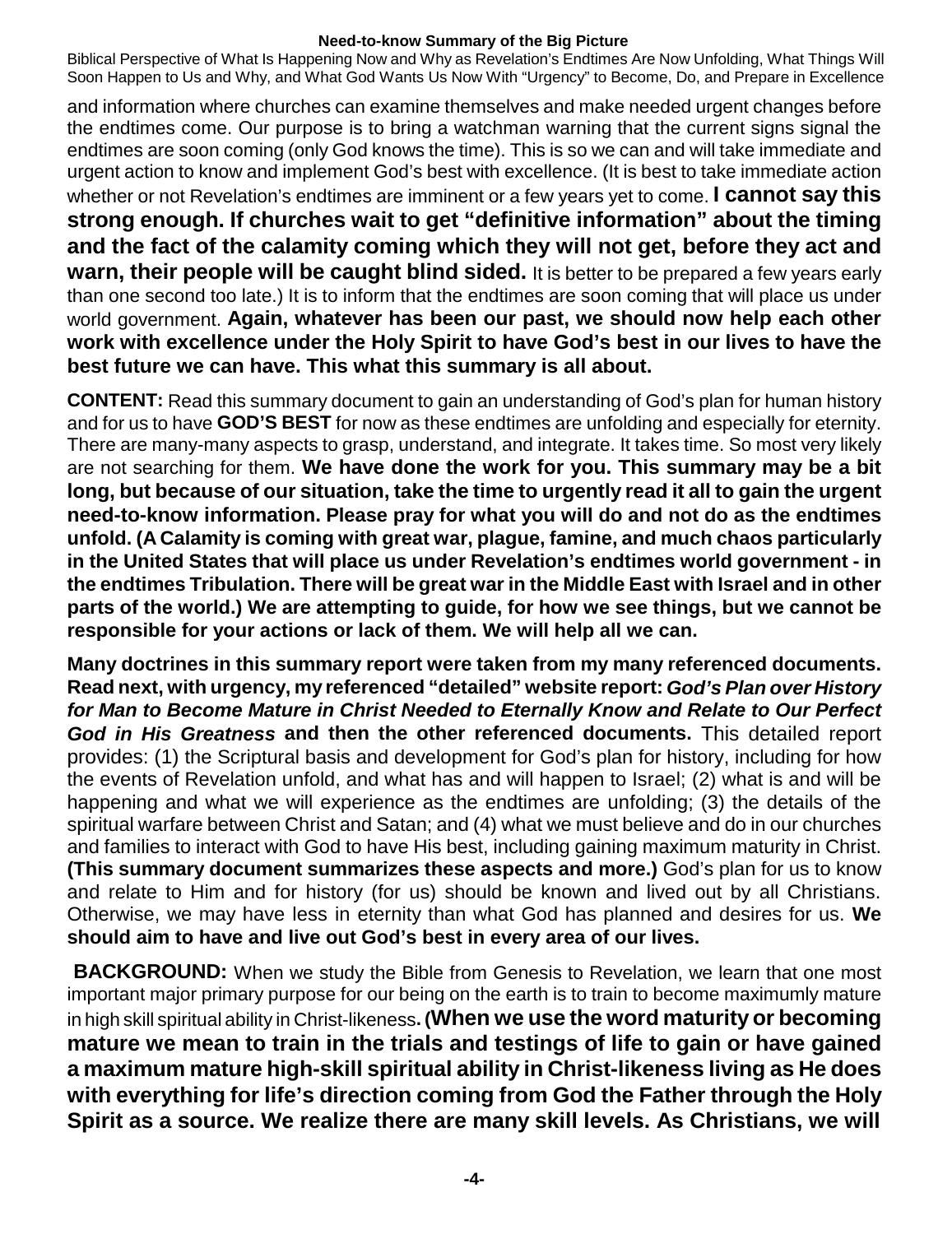Biblical Perspective of What Is Happening Now and Why as Revelation's Endtimes Are Now Unfolding, What Things Will Soon Happen to Us and Why, and What God Wants Us Now With "Urgency" to Become, Do, and Prepare in Excellence

**generally have different skill levels (maturities) of walking with Christ.)** This is so we can know and relate to our infinite and perfect God in His depth-breadth now and especially in eternity toward His maximum, living by His holiness and righteousness. This is the only perfect life for us that exists. **A needed curriculum of minimum training topics to help us gain this maturity is presented later. As is emphasized many times, apart from this eternal intimate relationship with God and Christ, there is nothing. Thus, we must learn to walk how Christ walks, and also by faith, and by sacrificial love. These aspects and more are discussed in this report.** In heaven, God will direct all our thoughts and actions because we are created beings, and He has and is all the perfection that exists. We are to train for this now. We are here now to observe the greatest sacrificial love that we know exists which was demonstrated by our Lord dying on the Cross. We need to live by this sacrificial love so we will obey God and serve others to the maximum as He directs us to keep His commandments and His ways. We will walk by faith that He exists and will trust Him to fulfill His promises. Because God the Father is always present everywhere that exists, we cannot see Him (His form) now or in eternity with our eyes. We have to walk by faith both now and in eternity that He exists and that He will carry out His promises to us. We can see Him through the Lord Jesus Christ as He reveals Him to us as He lives out His life. As we live out what the Father is living in us, people will see the Father in us. Thus, the Father reveals Himself as we live out His thoughts and needed actions in us. This is the only way we can know (see) the Father. We will know and obey the instructions with the promises to have activated faith. When we do, we live without sin and gain revelation of the Bible and His ways. Then, doing these and more, we will fellowship with Him and each other for eternity. We should praise God and be most thankful that we exist for living a perfect life under God and can know and fellowship with Him for eternity. Our church people need to encourage one another to fully realize the above concepts and ensure all of us are on the required course that God has planned. We can write them in a computer and update them as we learn more. This is what I try to do. We can gain much input from each other. I continually learn from others.

**OUR CHURCH AND COUNTRY SITUATION:** Our churches today in the United States, by what they are doing and not doing, most likely do not understand the big picture and where things are now actually going and why. They do not appear to understand the endtimes sequence for how and why God is using it to end history or recognize the signs that signal the soon coming Tribulation. They do not appear to understand to a sufficient degree of what God wants us to become in Christ-likeness and be adequately lived out. (How many of us know how to train our people under God to develop maturity (and are doing so) to the greater skill levels and have written the needed training topics and methods down? Like gaining a college degree, we must take and pass certain subjects. Likewise there are topics we must know and live out to become experientially maximumly mature in Christ. So, what are they?) All of us must now do self evaluation and make needed changes urgently.

**ORIENTATION:** Our churches today appear to be more "procedure" than "outcome" oriented. They work for some spiritual growth without aiming at maximum maturity. They appear not to have a good description of maximum maturity (to the degree we can understand) so they know the topics for how to get there. If people are mature, they will live out the topics for how to get there. (They will live out the topics they know.) Because of the situation, many of our churches are not reaching the maximum maturity they otherwise could have. (See our reference document for basic understanding, good training, and many characteristics of mature Christians: *Keys to Becoming Mature in Christ-likeness In Godly Relationship Living* for inputs on both procedure and outcome. Inputs were taken from others.)

# **MAJOR THEME: The time left for our action in freedom before Revelation's endtimes**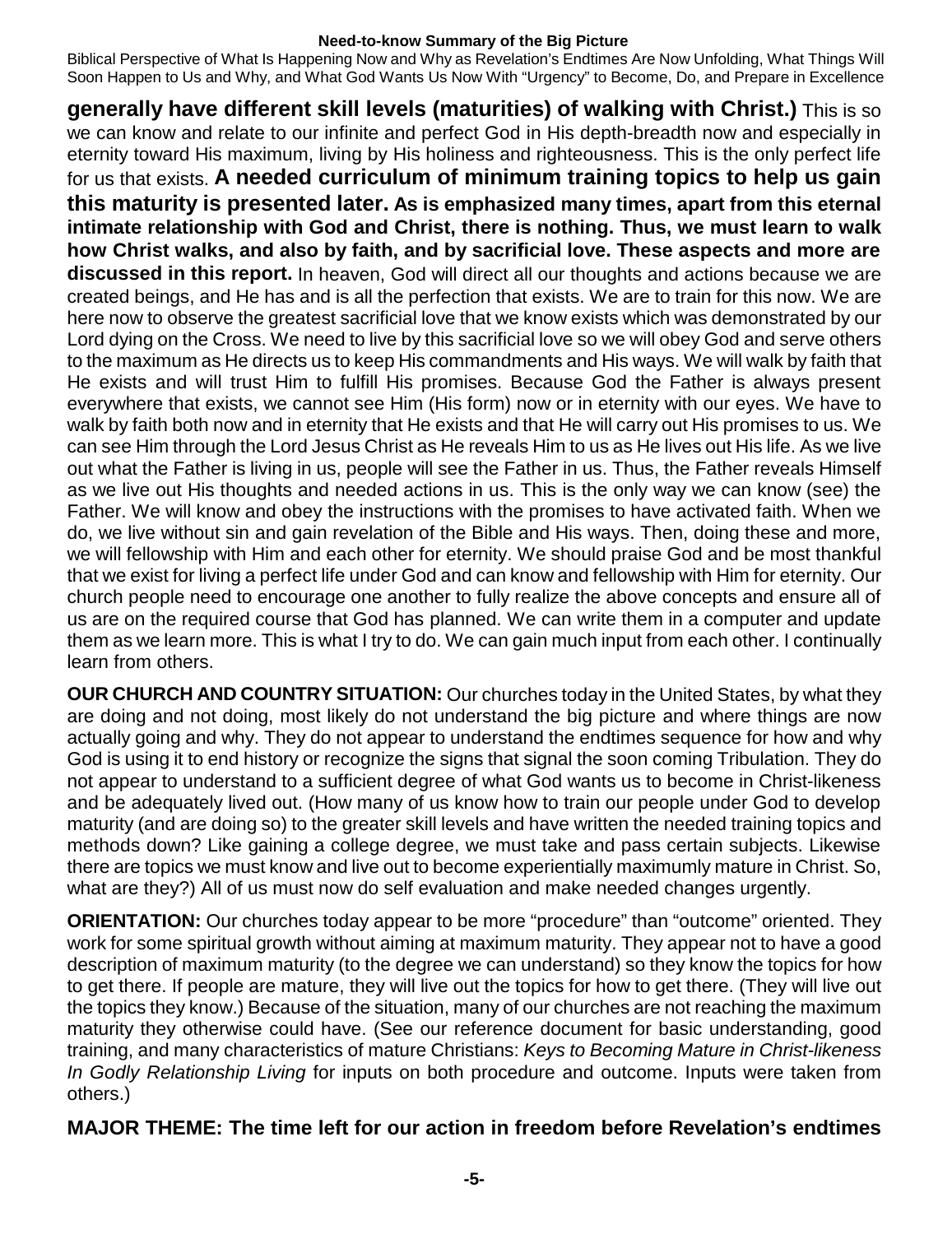Biblical Perspective of What Is Happening Now and Why as Revelation's Endtimes Are Now Unfolding, What Things Will Soon Happen to Us and Why, and What God Wants Us Now With "Urgency" to Become, Do, and Prepare in Excellence

**Tribulation comes appears to be very short indeed.** We must not work and live (as we appear to be wrongly doing) as if the present good times will continue indefinitely. They, in our view, will not. Our churches in the United Sates as God's endtimes favored nation are falling away causing our country to fall away and world government to soon come that will make war against them. Then our training time in freedom will be taken away. **The "only thing" that can change the country's direction (or slow it down) of falling away is to have a massive revival of her churches. (We must work with the cause of our country's falling away.) Working to change the United States government may slow things down, but it will not and can not stop the endtimes world government from coming.**

**Our churches may not recognize their falling away until after they begin to search the Bible by faith for more of what God wants them to do. Their falling away is caused by several things that will be explained. But key causes include they no longer endure sound doctrine and are not pursuing all of God's will - His best. They are determining much of the rules and their direction instead of searching out and obeying God's commands allowing Him to more effectively direct and work all things together for good.**

**THE SITUATION:** In our view, the above is happening because our church leaders, in varying degrees, not sufficiently appreciating God's infinite Greatness, are not eternity oriented and do not sufficiently know and/or are carrying out all or a majority of God's required plans. For example, churches work to gain the youth (e.g. numbers)without adequately training and maturing their own people. They work more on their church property than in the community. Some churches teach good Bible content and the Christian faith doctrines without also training how to live the Christian life and become mature in Christ and do outreach evangelism. God is looking for people after His own heart that will do **ALL** His will and work. The Lord Jesus said that He glorified His Father in heaven by doing and accomplishing **ALL** the work that His Father asked Him to do. How well are we actually glorifying God, doing all of God's work that we know and are searching for that we do not know. **If leaders are too busy to do this, they should (must) find qualified people who can and will. This must be done if we want God's best in our lives and churches.**

This report presents and discusses the above introduced situations. **The concept now is that regardless of our past, we should work now to have the very best under God that we can have. This includes doing all the work and training that God has asked us to do.** I present my understanding of the situation using God's gifting and my training as a system engineer always searching for the complete and total big picture. (We may not be right and/or complete in all things.)

**MANY-MANY ASPECTS:** There are, as presented, many topics and doctrines to learn, know, and integrate to understand what is happening and why. To know and understand the big picture in depthbreadth, please read the referenced documents (listed at the end). They provide the details, development, and Scripture basis. **They present our view based and founded on harmonizing over 40 Bible doctrines. Much is learned by combining Scriptures - comparing Scripture with Scripture. Much is learned by combining Scriptures from different parts of the Bible. Not doing this can greatly limit our understanding. These Scriptures have to be searched for and found. We generally will search for these Scriptures to answer our questions that come from our studies.**

**These documents and this summary give God's plan for history, the strategies in the spiritual warfare between Christ and Satan, the situation now with Israel, what the Cross accomplished in addition to justification, how the endtimes unfold, and the minimum**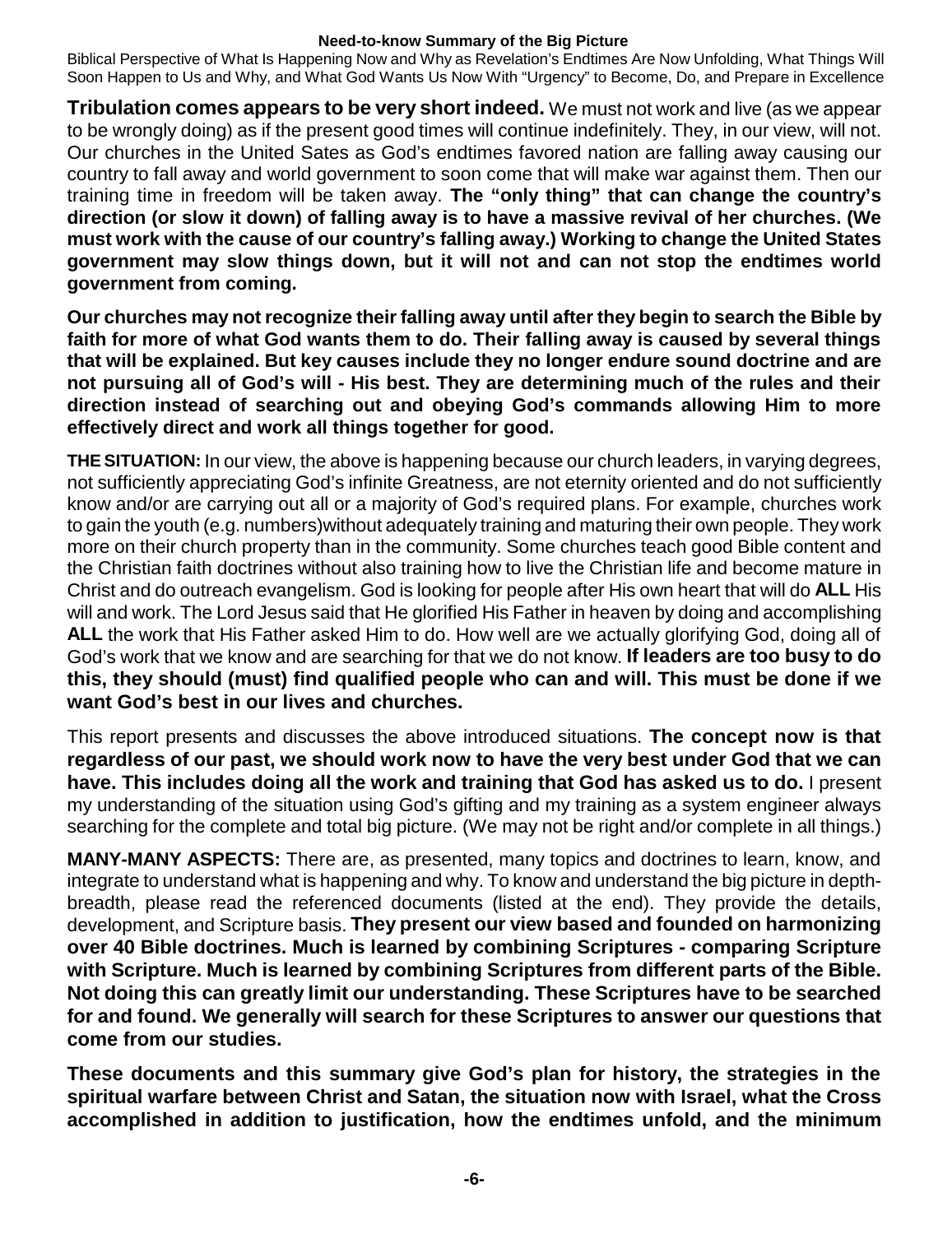Biblical Perspective of What Is Happening Now and Why as Revelation's Endtimes Are Now Unfolding, What Things Will Soon Happen to Us and Why, and What God Wants Us Now With "Urgency" to Become, Do, and Prepare in Excellence

**training needed to become mature in Christ-likeness needed for eternity. Please read and re-read this entire summary report, integrating all the many aspects, before drawing overall conclusions. Please overlook occasional redundancy. Many topics needed the same background. Some redundancy of the most important items "brings important" emphasis and re-enforcement. Please overlook the redundancy.**

**THE ENDTIMES:** As stated, we are now in a special endtimes sequence planned by God as His way to terminate history. We are no longer in cyclic history. According to the endtimes sequence, the United States is now working to bring socialism and the endtimes are soon coming because our United States churches are falling away from God's required obedience and His best and excellence, going much their own way. **As being emphasized, now that we are in the endtimes sequence,the only thing that can change things is that our UnitedStates churches have massive revival. Working to change the government may slow things down, but it will not work to change the outcome.** These happenings and sequence will be explained.

This information is presented so we can understand to the degree we can of the multifaceted situation both for now and eternity. This is so we can make needed preparations for what is coming, and work **with excellence** to have God's best in our lives and churches, both for now but especially for eternity, before the endtimes come. **As being shared, churches are now wrongly working peacefully without warning and alerting their people as if the current good times will continue long term without any sudden soon-coming endtimes Calamity. This is a most terrible mistake. The calamity will come "suddenly," and as stated, with war, plague, famine, and chaos in a whirlwind without warning apart from the signs and the watchman's warning.** (The situation might not matter as much if we were already maximumly maturing our people and evangelizing the children in the community. But we must have stored provisions.)

**THE ENDTIMES SEQUENCE**: **The secret to understanding what is now and will be happening is to determine (discover) that the coming endtimes unfold in the United States and world in a similar sequence that happened to Old Testament Israel.** This allows us to recognize the signs of the soon-coming Calamity and endtimes Tribulation and what very likely will happen when they come. This sequence is "discovered" by comparing aspects in Revelation with those in Old Testament Israel. There is a match. There definitely is an endtimes Tribulation and the Rapture will be Post-Tribulational. This sequence is summarized later and is developed in detail in Chapter 5 of my book: *Watchman Warning*. This chapter is on my website. The book and chapter are available free. Other secrets are to realize that both Jewish and Gentile believers comprise the Church and single body of Christ. Together, Jewish and Gentile believers are to pursue maturity in Christ-likeness to know and relate to God now and especially in eternity.

**GREEK ARTICLE: The Greek Bible uses the article (the) with the Coming, Appearance, and Revelation of Christ. This means there is but one "the" Coming, one "the" Appearance, and one "the" Revelation of Christ. Thus, there are not two Second Comings of Christ that would be required for a Pre-Tribulation Rapture. This teaching alone precludes a Pre-Tribulation Rapture.**

**GAINING SACRIFICIAL LOVE:** One main reason we are on the earth is to learn and live by the greatest sacrificial love that we know exists that was demonstrated by Christ (with God the Father) on the Cross. Christ died on the Cross to do the Father's will even though He preferred not to go the Cross. He obeyed His Father because He was His perfect head and Christ loved Him infinitely. As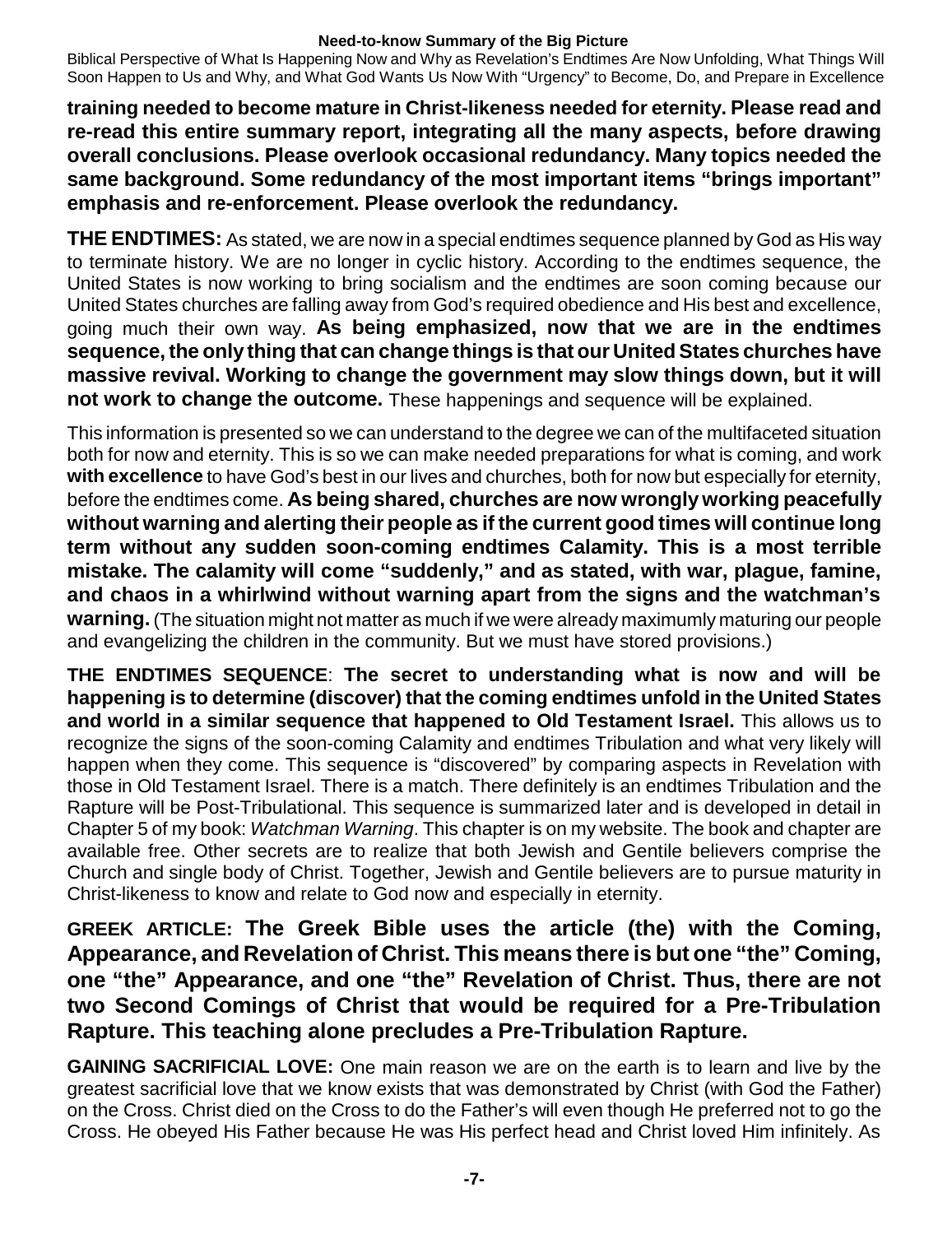Biblical Perspective of What Is Happening Now and Why as Revelation's Endtimes Are Now Unfolding, What Things Will Soon Happen to Us and Why, and What God Wants Us Now With "Urgency" to Become, Do, and Prepare in Excellence

a result of death to Himself, this allowed both He and the Father to bring great service to us from their love by Christ satisfying God's justice for our sin. Thus, for us to live by sacrificial love, we will die to our will and carry out the Father's will (He being our head) that will bring benefit to others. We will do this because we love the Father and others. We must die to self will for this to happen if it is different from the Father's. This is necessary to become maximumly mature in Christ-likeness. This is so we can know and relate to our most perfect God in His depth and breadth in eternity and be there for each other, living the most perfect life that exists forever. When we do, we are also living by faith that God will bring the needed results. We will keep the commandments because we love God with our total being and because doing so activates our faith. Then we live without sin and gain revelation from God. Keeping the commandments we live holy and righteously and get to know and relate to God. We must know the commandments. (Then it will be our perfect and infinite God all in all.) We are to learn to live this way now. It brings a perfect sinless life. Of course we will learn much more in heaven when much-much more will be revealed to us.

**MAJOR ISSUE:** The issue is not always what we do, but the source of what we do. Did the concept come from us or from God (direct Bible teaching or an application of Bible teaching). Are we taking faith-action steps to determine God's will in aspects of our life. When we act in charge and/or do less than God desires, we sin. We must die to self rule and walk by faith that God is directing our steps in all things. We can only live holy and righteously when He, as we allow Him, is in charge effecting our lives. Thus, we should put God in charge of our lives. We can present ourselves daily as a living sacrifice and as an instrument of righteousness. Christians can establish what they are doing apart from God's direction. Doing this, we inadvertently are attempting wrongly to work all things together for good ourselves. This is one reason our churches are falling away and no longer endure sound doctrine.

**HUMAN CAPABILITIES:** Many Christians are extremely bright and/or gifted with talents that are gifts from God. We did not earn them, even though we respond to Him to develop them. We must not take credit for them or use them as if we are in charge and run our own lives. Instead God plans to use them under His direction and authority to help accomplish His will now on earth, We are to use these capabilities, in a humble way, being submissive to His authority, not to act in charge.

# **3.THE MAIN REPORT: SUMMARY REPORT OF "NEED-TO-KNOW" MAJOR ASPECTS (TOPICS) IN THE OVERALL BIBLICAL BIG PICTURE**

(The needed topics are presented one at a time and then integrated to gain the overall picture.)

**BASIC UNDERSTANDING OF RELATIONSHIPS WITH GOD:** There is but one infinite and perfect God the Father. There is but one Lord Jesus Christ that represents and lives out God the Father's absolute perfection. The Lord Jesus Christ is the visible and perfect image of the invisible God. He lives a life of the absolute perfection of God the Father without any sin or darkness of any kind or amount. Both have pre and eternal existence. All of life must come from them to and for us to live perfect lives without sin. This is what our perfect and infinite God has planned. The Bible teaches we are to live as Christ lives, and what He is working in us. He only lived out what came from God the Father as a source, nothing from Himself as a source. He was dead to self rule. When people saw Him, they saw God the Father. We are to live this way. Then, when people observe us, they do not see us (because nothing is coming from ourselves as a source), but instead from God the Father and the Lord Jesus Christ. This happens when we die to self. Then, it will be God all in all. (Today from the Bible directly or in a God led application.) Living this way is the only and most perfect life that exists for us humans.

Thus, we are here now on earth to gain this maximum maturity in Christ-likeness so that we can relate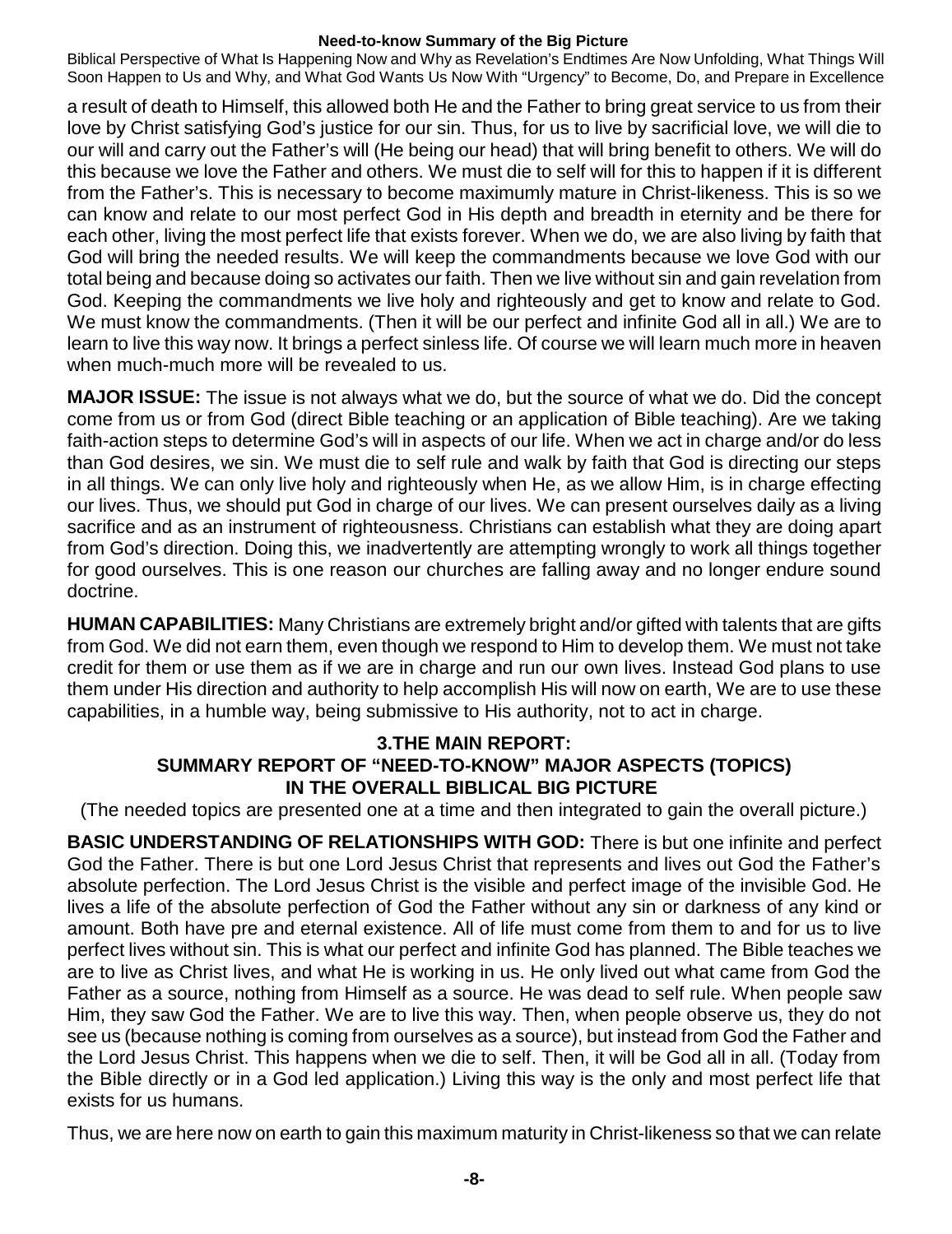Biblical Perspective of What Is Happening Now and Why as Revelation's Endtimes Are Now Unfolding, What Things Will Soon Happen to Us and Why, and What God Wants Us Now With "Urgency" to Become, Do, and Prepare in Excellence

to and know our most perfect God in His greatness (His depth and breadth) throughout eternity when much more of His glory will be revealed to us. It is so we can relate to each other in a righteous, holy, and loving way. He is and has the only perfection that exists. And He is infinite in all perfect aspects, attributes, and character qualities that exist without any sin or darkness of any kind or any amount. **Apart from relating to Him and to each other through Christ, there is nothing.** Even though having many insights, none of us have all the aspects, but we can work together to help each other having different backgrounds and different spiritual gifting. I regularly read the works of others for insight. God reveals much to us as we walk in faith-obedience. We must train to become maximumly mature so that He directs all our thoughts and actions to the greatest. In heaven, nothing will come from us as a source. (When we became Christians, we received a new divine nature that cannot sin. It needs to be trained to respond to God, living as Christ lives. The new nature now legally represents us and it cannot act as an independent source. With this new divine nature that does not sin, we have eternal security in Christ - we cannot lose our eternal life salvation. We still have our depraved natures which no longer legally represent us. We sin when we use it.) We will respond to Him using our divine natures in obedience because we love Him. This is why we need now to live by great love, appreciating His infinite Greatness. We love Him for who and what He is. This is one great reason the Bible teaches that not having love, we are nothing. All that we have as good came and will come from Him. We need to ensure we are accomplishing, including in application, what He wants done both for now and in preparation for the soon coming endtimes and later in heaven.

**BACKGROUND:** Christ died on the Cross for all sin committed before our becoming Christians. With our divine natures that legally represent us as Christians we do not and can not sin. But with our depraved natures we do. When we sin using these natures, we should confess this sin and the blood of Christ keeps on cleansing us from all sin.

**KEY ITEMS: We must thoroughly understand three items: (1) The Bible (original manuscripts and accurately translated Bibles - no paraphrase Bibles) under God is God's only highest** authority on earth (no religion or church can be or nor any leaders in them can be, but people **chosen of God can represent that authority (under the Bible's authority) such as pastors, teachers, and missionaries); (2) We must receive Christ as Savior with activated faith only according to the Bible as an efficacious (a totally complete) event and work (not according to any church and or any religion - one cannot add anything to it such as water baptism orjoining** a church), in order to go to heaven in and for eternity - one can activate their faith in Christ's **death on the Cross by praying to God that they believe the Gospel as only presented in the Bible; and (3) God is infinite and perfect so if we love Him in His Greatness, we need to gain a maximum maturity in Christ-likeness to have the spiritual ability to know and relate to Him in more of His Greatness. There is no Bible teaching that states our maturity can or will increase in heaven. And, as presented, apart from knowing and relating to God, there is nothing. So we must not limit the degree we can know God in eternity by not adequately obeying God's command to pursue maximum maturity now. (So how do we do this?)**

**OUR SPIRITUAL MATURITY AT DEATH:** Even though the Bible does not teach it directly, the maturity we have at death and at the Rapture, we will very likely have forever. The development environment, used now to develop and test our maturity, of the world, the flesh, and the devil, will not be in heaven. The devil, himself, will not be in heaven. We will have no sin natures in heaven. They are removed from us as we enter heaven. Thus, we cannot sin (make mistakes). We are commanded to pursue this maturity now (having great maturity we will have the best life we can have from God). We need to help each other get there). Are you and your church, with excellence, seeking maximum maturity in Christ-likeness now, as God commands, regardless of His plans for its use? (What would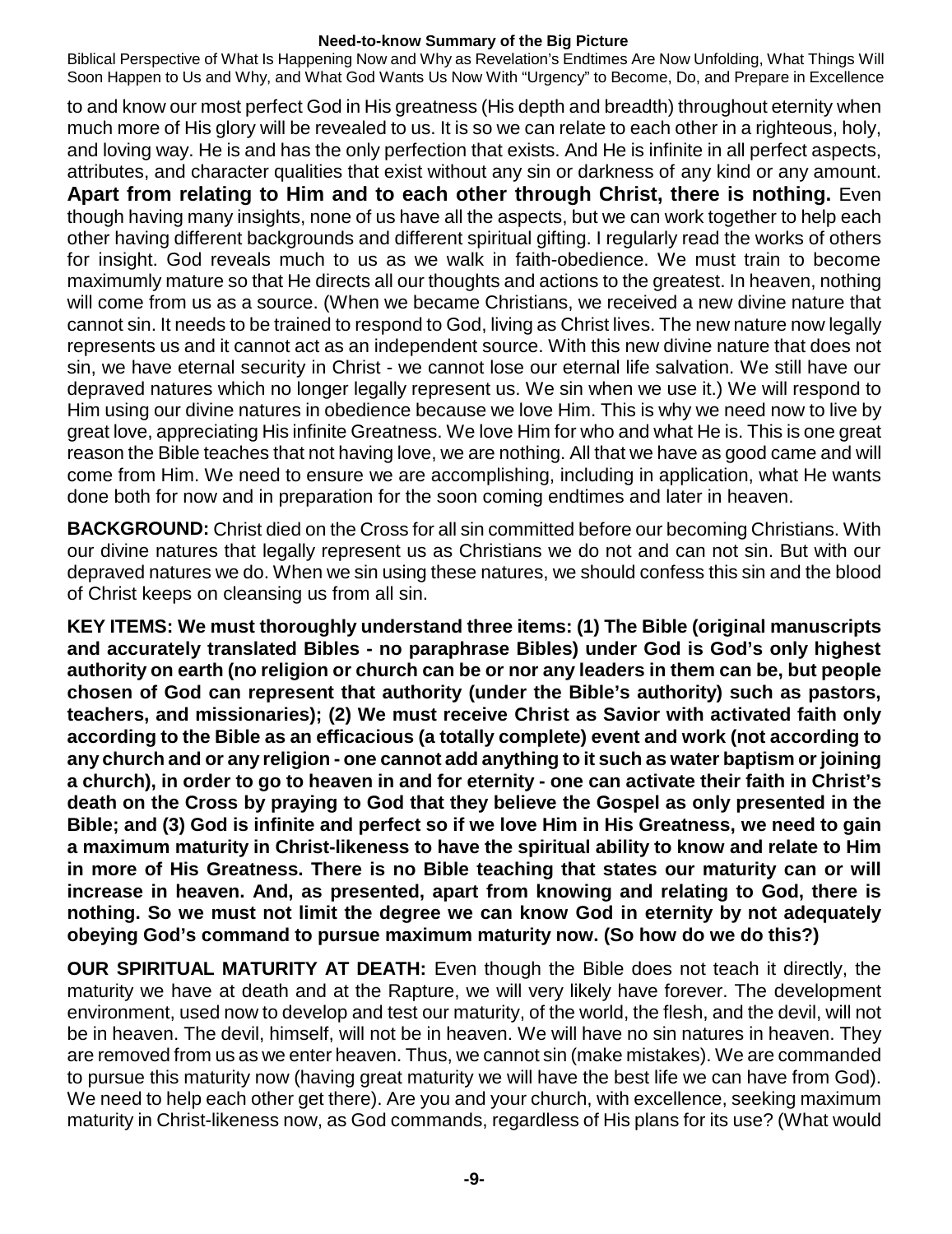Biblical Perspective of What Is Happening Now and Why as Revelation's Endtimes Are Now Unfolding, What Things Will Soon Happen to Us and Why, and What God Wants Us Now With "Urgency" to Become, Do, and Prepare in Excellence

make us think we are doing so?) (What is required to do so?) There is nothing else. We must be on the course to gain maturity for no other reason than God commands that we do. He may use it in different ways than we can know now. (Again, what are the needed topics? What are our characteristics when we are mature in Christ? Can you write a list of these of what constitutes maturity and how we get there? (Inputs and insights can be found in my reference document: *Keys to Becoming Mature in Christ-likeness In Godly Relationship Living*.)

**URGENT THINGS:** Some of these things we, as churches and families, should now do with urgency are to: (1) warn and alert our people of the soon coming Calamity and endtimes Tribulation, train them urgently with endtimes prophecy and what they can experience as the endtimes Calamity and Tribulation come, and help them prepare so they will not be suddenly caught blind-sided as they come; (2) mature our people (including our children and youth) to the maximum skill levels in Christlikeness (how to live the Christian life) to the greatest we understand and pray for more understanding with a sufficient curriculum representing an adequate (very large) version of God's Whole Counsel (the apostle Paul said that he was not guilty of the people's blood for he gave them God's Whole Counsel or Purpose); (3) maximumly evangelize and disciple the children (and adults) in the community at"very high priority urgently"(One can work with ChildEvangelism Fellowship to establish tens and tens of after-school and summer 5 day Bible clubs.); (4) avoid using loud rock-type repetitive syncopated beat structured music. **(Not doing the above are signs of falling away.) We can use other contemporary music including also fun, gospel, and praise. With proper fun music, we can even dance and move around before the Lord.** Research shows that the loud drum beat structure of rock music (pagan music) was used in Voodooism to call up evil spirits and demons. It is demonic.**(If church leaders would personally themselves investigate the source of rock music, and how it was used in Voodooism, they would never use it anywhere in the church ever again.)** (One cannot, in my understanding, become maximumly mature in Christ if they sit regularly under loud beat rock music.) (I realize that many do not agree.) Many of our high school kids listen to rock type and contemporary music all week.

**MINISTRY SIGNS: A sign we are adequately maturing our people is that many are now somewhere in ministry and serving others from love sacrificially. This can be a growth process. A sign we are doing adequate evangelism is that we will have regular water baptisms of many new converts. (How many of your people are now joining the ministry? How many water baptisms does your church have say in six months. I know of some churches that have hardly any. Is your or my church actually doing much evangelism?)**

**OUR CHURCH MUSIC SITUATION: The Bible teaches that in the endtimes, (we are there now), people will not be able to tell the difference between the holy and the profane. In my view, using the beat structure of loud repetitive syncopated rock beat music is profane. Does God listen to the music? When God's people fall away, God does not listen to their music. When we stand (and kneel) before Christ in eternity, will we sing** *How Great Thou Art* **or dance and wave our arms to rock beat music? You know my answer? So if not then, then why do it now? (Do we attempt to please now, God or self?)**

**Having and using drums is not the problem. The problem lies in how they are played and used. There were percussion instruments used in the Old Testament. But there were no drums, and they did not use rock type music even though many such as David danced before the Lord. As stated we can use fun music and even dance before the Lord. Some Gospel music can be like this.** (So when we use loud rock beat music, whom are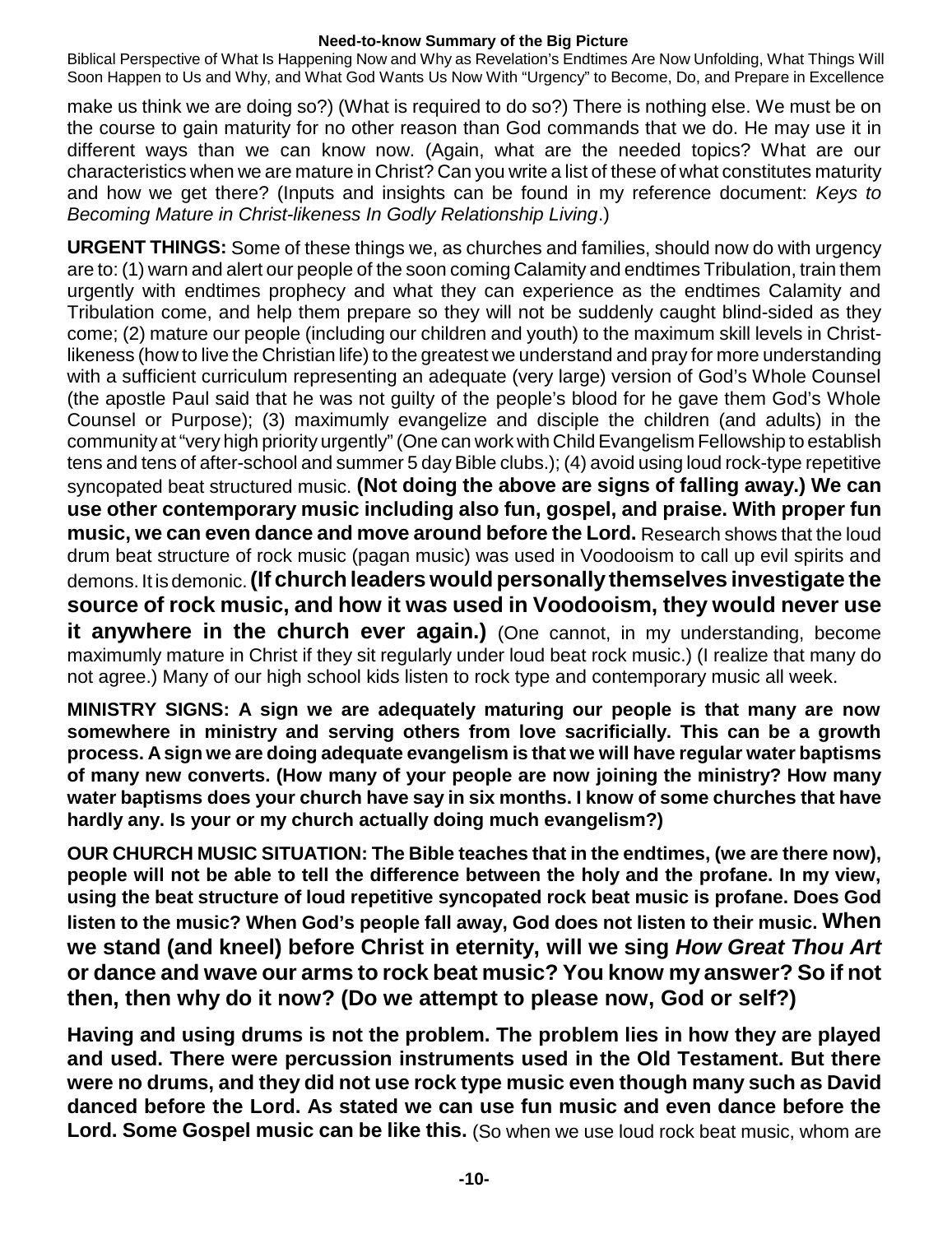Biblical Perspective of What Is Happening Now and Why as Revelation's Endtimes Are Now Unfolding, What Things Will Soon Happen to Us and Why, and What God Wants Us Now With "Urgency" to Become, Do, and Prepare in Excellence

we actually worshiping and pleasing?) (We need to withdraw from its use. This can be difficult. But it must be done.) Professionals teach that good music has the melody dominant, the harmony next, and the rhythm under control. Rhythm is needed for it brings fun and life to the music. **But it "must not" be dominant particularly with a rock beat structure.** This is why the Bible teaches we will sing melody from our hearts in hymns to the Lord when filled with the Holy Spirit. Departing from the Lord's last supper, in the gospels, they sang a hymn. This is God's way. We should choose music that we believe will please God and give Him maximum worship, working for excellence before the Lord. We can choose church music that will bring maximum worship to God that also we love very much that causes us to greatly worship the Lord in spirit and in truth.

So what are many of our churches doing? To reach the youth and more people, they are eliminating the piano and organ and replacing them with a drum (rock) band. The leaders and pastors are using casual clothes. I have seen a pastor wear shorts. This is a contemporary church service. To me, this is great compromise and shows great disrespect for God. It is sin. Some churches have only a traditional service and some have both contemporary with rock type music and traditional with the hymns. The more mature and generally more older people believe that rock type music is not of God. This what I believe. Having both type services brings disunity. The Bible teaches we should work for unity with God and then with each other. (Believers should pray to God asking Him is rock music of God? Does it bring Him any worship? Is its use sin?)

**OTHER PROPHECY VIEWS NEEDED ACTIONS: Even if one believes differently about going through the endtimes Tribulation such as believing in a Pre-Tribulation Rapture or no Tribulation (both which are not taught anywhere in the Bible), they must prepare anyway to hedge about being wrong. Leaders must not allow their people under any conditions to be caught blind sided, as the endtimes Calamity comes, and not mature in Christ needed for eternity. The problem with the Pre-Trib Rapture and no Tribulation views is that it puts believers to sleep (not having to worry about what is coming) and will cause believers to be caught blind sided. To me, the Pre-Trib Rapture and no Tribulation views are Satanic strategies. The Pre-Tribulation Rapture view did not come into being until about 1825 AD to be used as endtimes satanic strategy. This view was wrongly adopted by Scoefield and presented in His Bible and by Dallas and many other seminaries.**

**CALAMITY HAPPENINGS AND CONCERNS:** The Calamity will bring great chaos and martial Law that will bring rule under world government. (I have read much on how it may be organized. But the Bible does not appear to give us much about it.) Based on the endtimes sequence with application, we can expect serious infectious disease or plague, a few cities blown up, a stock market collapse, and many shortages of all types including of water, food, communications - telephones and internet will be out, electricity (there will be long term blackouts), goods, and gasoline as the infrastructure breaks down. (It may be best to use ham radio in these conditions, having battery or other power backup.) There has been much talk about world finances. We do not know exactly what will happen. Later in the Tribulation one cannot buy or sell without taking the mark of the beast which requires a formal denial of the Cross. We do not know, but a new currency will very likely come (physically or electronic) that can wipe out much of our savings, requiring us to work. There can be an exchange rate. As the Old Testament Jews did in similar circumstances, when the Calamity comes, unless things are different now, we will can very likely throw our gold and silver into the streets. **But this most likely will happen at the second and most devastating calamity.** The government will take financial control, most likely with a new system. (There have been secular reports that under world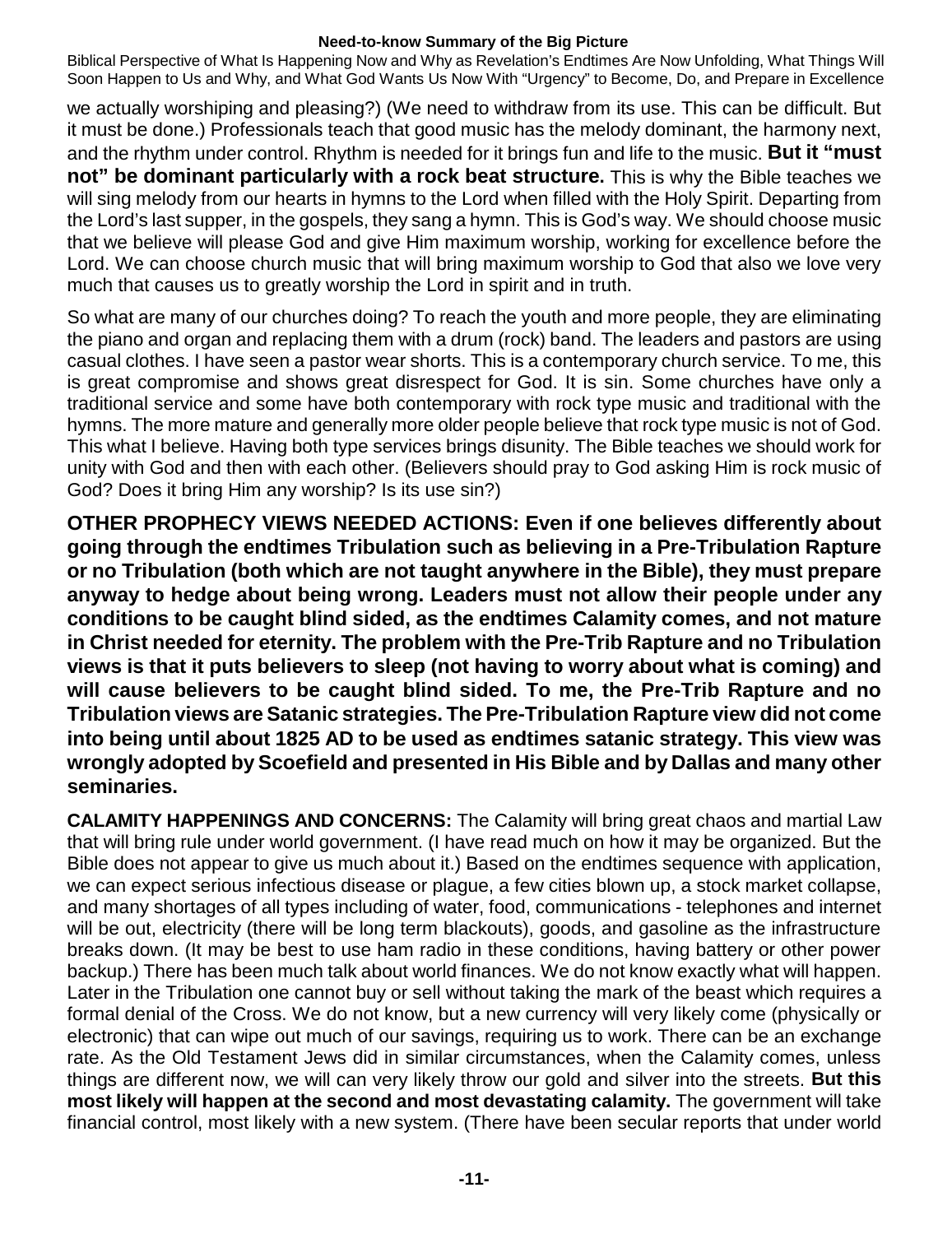Biblical Perspective of What Is Happening Now and Why as Revelation's Endtimes Are Now Unfolding, What Things Will Soon Happen to Us and Why, and What God Wants Us Now With "Urgency" to Become, Do, and Prepare in Excellence

government, the world will be divided into three sections, even with different financial systems. We will have to wait and see.)

**We, as stated, must not let our people be caught blind sided by the soon coming Calamity bringing the endtimes Tribulation that comes suddenly (unexpected) without warning (like a sudden earthquake) apart from the signs and the watchman's warning. As stated, this document brings a watchman warning. We must now take warning and warn our people. The warning signs of a soon Tribulation are now all around us and gaining intensity. Some of these signs have been around for some time, but not with this large intensity. (As stated, only God knows the timing.)**

**SIGNS THAT SIGNAL THE SOON COMING CALAMITY AND TRIBULATION:** The signs and happenings now in the United States are similar to those that occurred in Old Testament Israel just before the world government of Babylon invaded and placed Israel under its rule for divine discipline. **These signs signal the endtimes severe calamity is soon coming. (These signs are developed from Scripture on pages 30-34 of** *Watchman Warning (Chapter One: The Essence of the Issues -* **this chapter is on the website).** Some of these signs are extreme weather conditions, volcanoes, flooding rains, many earthquakes, extreme financial crisis, aliens own much property (China owns about 1/3 of U.S.), false peace (Russian Glasnost), a major falling away of our churches (God's people), the government working to control, and the promotion of sodomy and abortion (so the elect might not be born and the sin that will give Satan more power to rule). These are happening now. There are many more. We (United States - world) are about to go into the endtimes Tribulation under world government for divine discipline. The timing is only known by God, but the strong existing signs give us a signally alert and warning. This is happening because large numbers of our churches across the United States are greatly falling (have fallen) away from God's requirements into sins of both commission and omission. **They have departed from excellence before God to do all His will. Many of our church leaders appear to be doing more managing than leading. They very often teach what to do without training with how to do things with examples and with personal testimony for how they did things. Training really only happens when people "have experience of living out the principles," just not only knowing what they are. (We learn to fly airplanes by actually flying a plane. I would not take instructions for flying an airplane from one who has never flown airplanes. Thus, I do not want to take Bible training from instructors who has not previously lived out spiritual training, including all the topics listed later to help us gain spiritual maturity.)**

**THE ISRAEL SITUATION:** God promised Israel the land of Israel as an Everlasting Covenant for them to always live in it. But the Jews had to be obedient for it to remain effective. In their disobedience with the Covenant not in effect, God would re-offer and restore the Covenant if the Jews would repent and return to obedience. (This situation of in, out, and in was part of many sequences that God used with the Jews.) (God divided Israel into two kingdoms: the northern kingdom of Israel and the southern kingdom of Judah.) The Jews of the northern kingdom of Israel became very disobedient and would not return to God from their apostasy. As a result, in a direct Bible teaching, God gave them a writ of divorce and did not restore the Covenant. At the time of Christ, the Jews of the southern kingdom of Judah were in great apostasy. After they had Christ crucified using the Romans, God removed the Covenant forever as Christ died on the Cross dissolving the marriage. **(The sequence of being in and out of the everlasting covenant with the Jews was to show them that they could not keep the covenant (one cannot keep the Law) and thus needed a Savior to**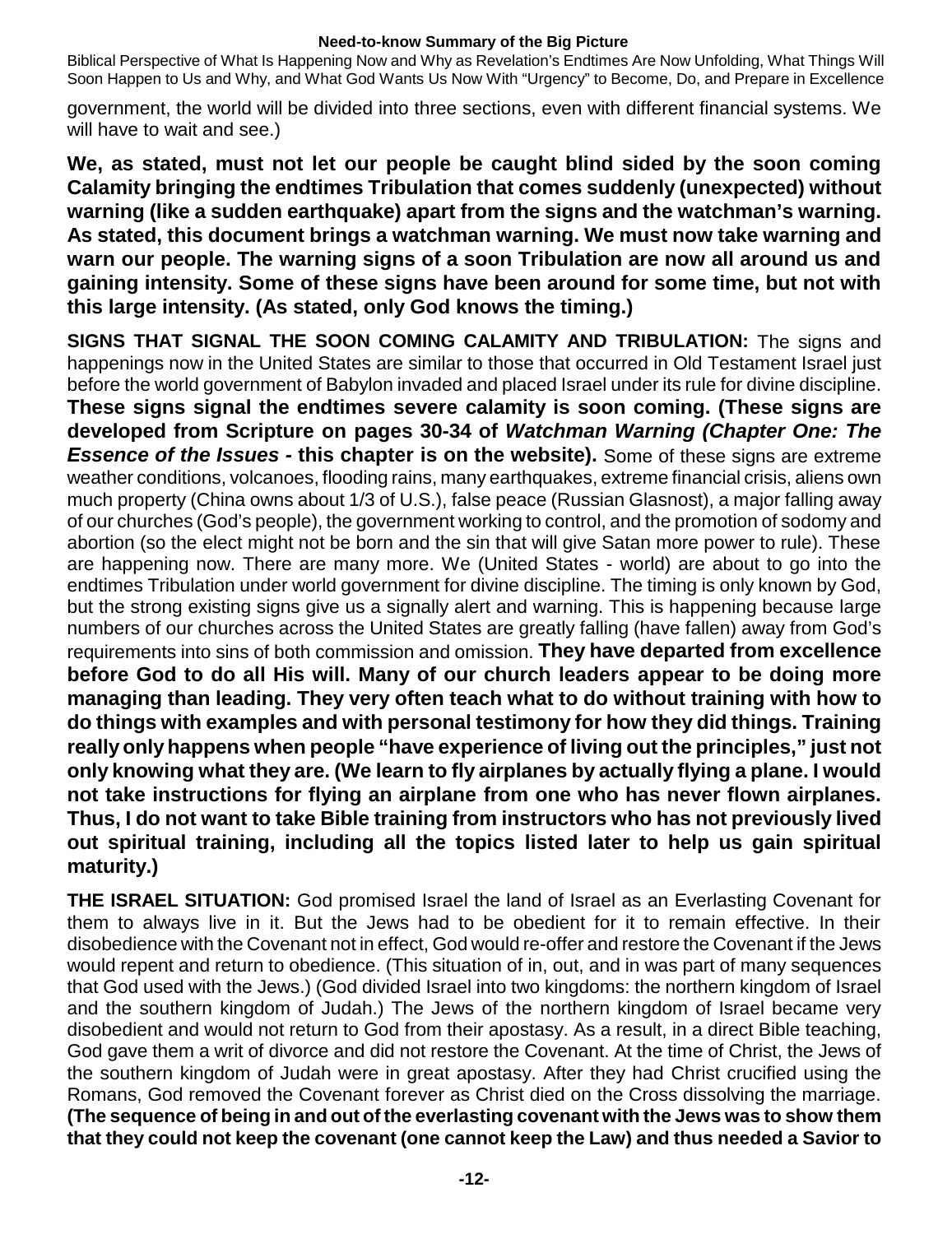Biblical Perspective of What Is Happening Now and Why as Revelation's Endtimes Are Now Unfolding, What Things Will Soon Happen to Us and Why, and What God Wants Us Now With "Urgency" to Become, Do, and Prepare in Excellence

**have a different everlasting covenant (the New Covenant) on the basis of faith and the Savior.)** God did give Israel (the southern kingdom of Judah) a 40 year probation to return to Him (which they did not do) from the Crucifixion to AD70 when the Romans destroyed Jerusalem with (and) its temple. Thus, even though the covenant to Israel was meant to be everlasting, it will never be in effect again. (Of course God always knew this.) The Jewish nation is now gone forever before God in a covenant relationship. There are now no exclusive Jewish periods of national Israel of God coming such as in the Tribulation and in any millennial kingdom. **However, God has not given up on or abandon the** Jews as individuals or as people in any way. They can believe in Christ as Savior and have all **of God's best plan (all that He offers the Gentiles) for an eternal relationship through Christ, become mature in Christ and go to heaven.** However, God has allowed Satan to restore the unbelieving Jews to their land for his purposes to help establish the endtimes calamity and world government. This return occurred in 1948 (1878 years after AD70 - so Israel has not been in her land forever).

**WHAT THE CROSS ACCOMPLISHED IN ADDITION TO JUSTIFICATION: Christ, after His Ascension to heaven (after His Cross and Resurrection), received all power in heaven and in earth. From this time forward, HE "NOW RULES ON DAVID'S THRONE IN HEAVEN" OVER THE KINGDOM OF GOD. The Kingdom of God is a relationship kingdom with God not a physical place where one lives on earth. The Kingdom of God for both Jew and Gentile believers is here now (not coming in a future millennium). (Christ as the Messiah ruling on David's throne over the Kingdom of God was prophesied in the Old Testament. However, people thought this reign and kingdom would be on and ruled from the earth. This belief has led to manywrong prophecy views when interpreters do not check the New Testament which teaches Christ is "now" sitting on David's throne from heaven and the (relationship) Kingdom of God is here now.)**

The Covenant of the Law for salvation has been replaced by the Covenant of Grace. All believers, both Jews and Gentiles, in the Cross are citizens in the Kingdom of God. We, both Jews and Gentiles, are to seek this Kingdom and God's Righteousness "first" for living in life. Now there is no distinction between Jewish and Gentile believers. The Jew and Gentile believers are one in Christ without ethnic division and compose the Church of Christ. (The Church did not replace Israel as a nation of both believers and unbelievers, but believers in Israel do become part of the Church.) We (both Jews and Gentiles) are here to gain maximum maturity in Christ-likeness so we can know and relate to God toward His maximum in great love and holiness. It does not matter where we live on earth or whether we are Jew or Gentile. Wanting to bring the nation of Israel back again, after the Cross, in our view, is not in God's plans, but it is in Satan's. In our perspective, Satan brought the current Israel into her land to have a great war to help bring world government. As stated, God only returns Israel to her land in her repentance and obedience. Missionaries tell us that over 80% of the people (Jews) now in Israel have no interest in their Messiah, only living in the land that they believe God promised them. There are also orthodox Jews and Christians now in Israel). But Jews and Gentiles becoming mature in Christ is in God's plans. **All believers, both Jews and Gentiles, are part of the Church (one in Christ without ethnic division) and "single" body of Christ. What else is there?** He does not now have two bodies such as Israel and the Church. Christ alone is to have preeminence. Christ is now married to the Church and is no longer married to Israel as a nation. By His own laws, He cannot have two wives at the same time. The Bible teaches declaratively that God divorced the northern kingdom of Israel in her history. The marriage to the southern kingdom of Judah was dissolved when Christ died on the Cross. There are no future Jewish periods coming. We are now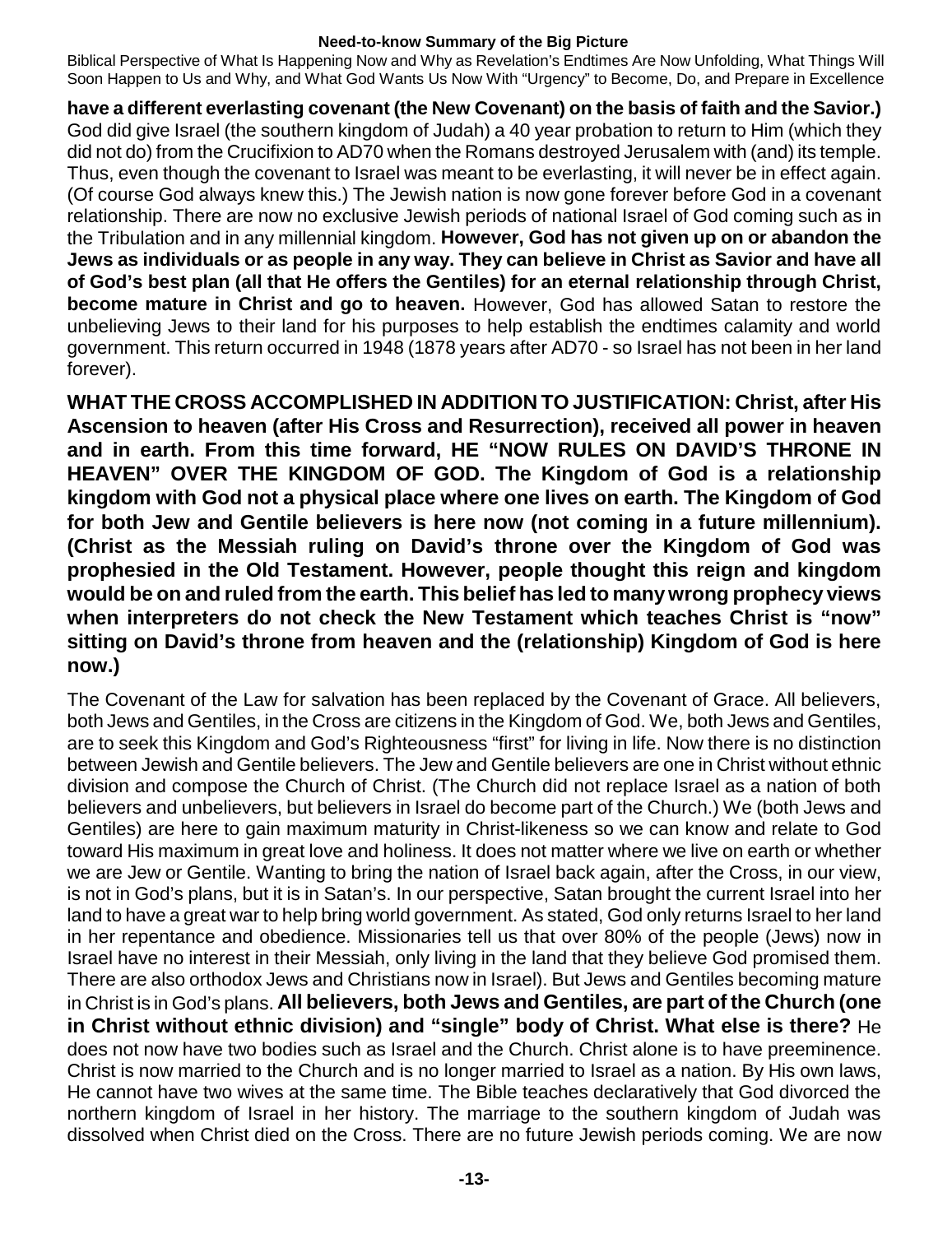Biblical Perspective of What Is Happening Now and Why as Revelation's Endtimes Are Now Unfolding, What Things Will Soon Happen to Us and Why, and What God Wants Us Now With "Urgency" to Become, Do, and Prepare in Excellence

under the New Covenant under Grace, no longer under the Old Covenant under Law. **Animal sacrifices and physical temples in God's plan are gone forever. Bringing them back would deny the efficaciousness of the Cross - major sin.** (Satan may bring them back to deceive the Church to believe and act wrongly in the endtimes.) The Church is now the sanctuary of God and is to be a living sacrifice.

**SPIRITUAL WARFARE ISSUES:** We are now in spiritual warfare between Christ and Satan. Christ works to bring God's elect to believe the Gospel and to accomplish God's chosen work. Satan works to prevent these from happening. If he should succeed (he cannot - only a righteous Christ can win), he would not have to go the lake of fire and would rule over all people and angels forever. **All Satan had to do to win the warfare was to prevent the Crucifixion of Christ. By having Christ crucified, he defeated himself. This is God's way.**

Many churches, now no longer enduring sound doctrine, are now implementing satanic strategies (being deceived) "without their realization" or desire. Satan works so churches will not mature their people and engage them in ministry. This is so the elect might not believe and might not accomplish God's chosen work. Satan works to bring world government over which he and his man can rule. Then government will make war against the Church. The strategies of Christ and Satan, what happens in the Calamity, and what happens in the Tribulation under world government are detailed in the references. "After" the endtimes Tribulation, the heavenly court, by opening the books, including the books of life and of works, will determine that the elect did actually believe and did actually accomplish God's chosen works. With this information, the heavenly court (after the Tribulation) determines that Christ has won the warfare. This determination now gives Him the needed added authority to terminate history. Having won the spiritual warfare, and with this new additional authority, He now acts now at His Second Coming to rapture the Church and bring the final judgments. The beast and false prophet are now cast into the Lake of Fire. The Rapture and Second Coming timing are only known by God. The Rapture can only take place after the Tribulation when or after the binding of the tares is completed (unbelievers "formally denying" Christ's Gospel). Christ sits at the right hand of God until all His enemies become His footstool. **These events are completed in the endtimes Great Tribulation just before Christ's Second Coming. As being stated, the Rapture can only take place after all the people who are to live, have lived, and have make formal and binding statements to accept or deny the Gospel. These decisions will be completed in the endtimes great Tribulation just before Christ's Second Coming. No one is born or saved after the Rapture.**

**NO PRE-TRIBULATION RAPTURE:** The above teaches there is no possibility whatever of a Pre-Tribulation Rapture. Revelation's endtimes Tribulation is all nations in characteristic, not exclusively Jewish that would require or allow a Pre-Tribulation Rapture of the all-nations church. There is a very large number of saved Gentiles from all nations that die in the Tribulation, the great one. World government in the Tribulation is coming because our churches are falling (have fallen) away. They will go through it. (As discussed later, Daniel's all Jewish seventieth week is history and does not represent the endtimes Tribulation. The Tribulation duration will not be seven years. It will be more likely be about 20 or more years, based on some Old Testament teachings of Israel's sequences.)

**WORD CHURCH IN REVELATION:** The word "saint" is used in the New Testament epistles for the "Church." The word "Church" is not used is Revelation during the Tribulation, but the word "saint" is showing the "Church" is in Revelation's endtimes.

**EXPECTED HAPPENINGS:** Eventually, the Tribulation will come with world government (under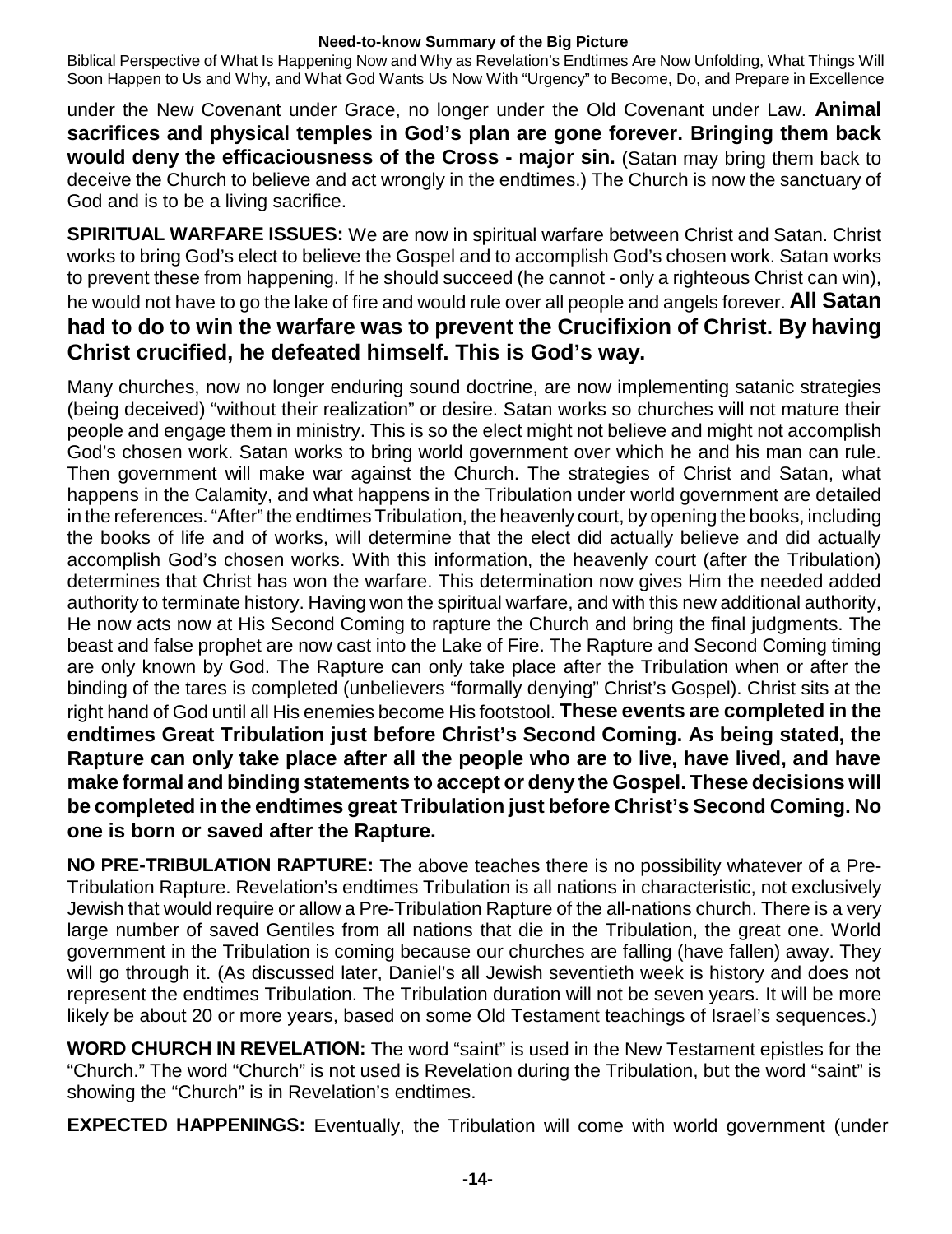Biblical Perspective of What Is Happening Now and Why as Revelation's Endtimes Are Now Unfolding, What Things Will Soon Happen to Us and Why, and What God Wants Us Now With "Urgency" to Become, Do, and Prepare in Excellence

Satan's rule allowed because our churches have fallen away). Using socialism, the government in the Tribulation most likely will control, own, and/or direct all things including banks, health, farms, water sources, children, schools and education, businesses, jobs, taxes, religions, resources, precious metals, communications, TV and radio, Internet, developments, guns, electrical power, finances and currencies, all property, and the stock market if there is one. It will make war against the Church and all religions, including Islam, apart from the world government religion, and very likely all who do not work, including the retired. Satan will most likely act to destroy all Bibles. (We need to memorize Scripture now and hide some Bibles.) (As a result, our country will be transformed from free enterprise to socialism under world government.)

**Satan is effectively destroying the Bible now by churches training mostly with pablum - first level training. Very few people, particularly the young people and young adults, now know the Bible in any depth-breadth such as a major portion of God's Whole Counsel. God said that in times like now, He would bring a famine of His Word. This is happening now (at least in precursor form) with mostly only low level teaching in our churches - only a small portion of God's Whole Counsel. This is the time when God said, people will not endure sound doctrine.(I occasionallyask young people about 8 doctrinal questions and they struggle to answer any of them.)**

Satan works to reduce the population for easier reign over the earth. Then, there is less likely of ministry where the elect may believe and do God's work. Christians will be imprisoned and martyred. Older Christians will be targeted because they are apt to be more mature, know more of the Bible, and will be doing God's work. This is indirectly happening now as the churches are no longer maturing their people. As the Church and country fall away and world government comes, God will no longer protect the children. This is what happened in Old Testament Israel when her people fell away. Children live out as adults for how they were trained as children. So to change the nation and world into His world, Satan will remove the children from their parents and educate them for world government and religion without Christ and the Bible. He will work to get rid of the older people who are in the way of world government. There will be very few Christians alive when Christ comes after the Tribulation to rapture the church. He said will I find faith on the earth when I return? Many (most) believers will have been martyred.

**WE"MUST" NOW WORK WITH "EXTREME URGENCY" WITH THE CHILDREN: WE MUST REACH THE CHILDREN "NOW" WITH THE GOSPEL WITH "URGENT HIGH PRIORITY," WHILE WE STILL CAN. (85%OF THOSE COMING TO CHRIST DO SO IN THE AGE RANGE OF 4-14.) IF WE WANT ADULT MINISTRIES TO BE GREAT AND CONTINUE, AND THE CHILDREN NOT BE TAKEN OVER BY SATAN IN THE TRIBULATION IN THEIR ETERNAL BELIEFS, THE CHILDREN MUST BE SAVED AND DISCIPLED TO MATURITY "NOW."**

**How will you as a church or family head feel when your children are taken from you and educated by world government without your being able to do anything about it, when you did not take the time to have your kids saved and trained for maturity, walking by strong faith, before this time when you could have? The Bible teaches there will be great tears and weeping over the situation. THUS, TRAIN THEM NOW WITH URGENCY WHILE YOU STILL CAN IN FREEDOM.**

**WHAT CHURCH LEADERSHIP AND MISSIONARIES MUST DO: When our church buildings are shut down (closed by the world government) as the Calamity and**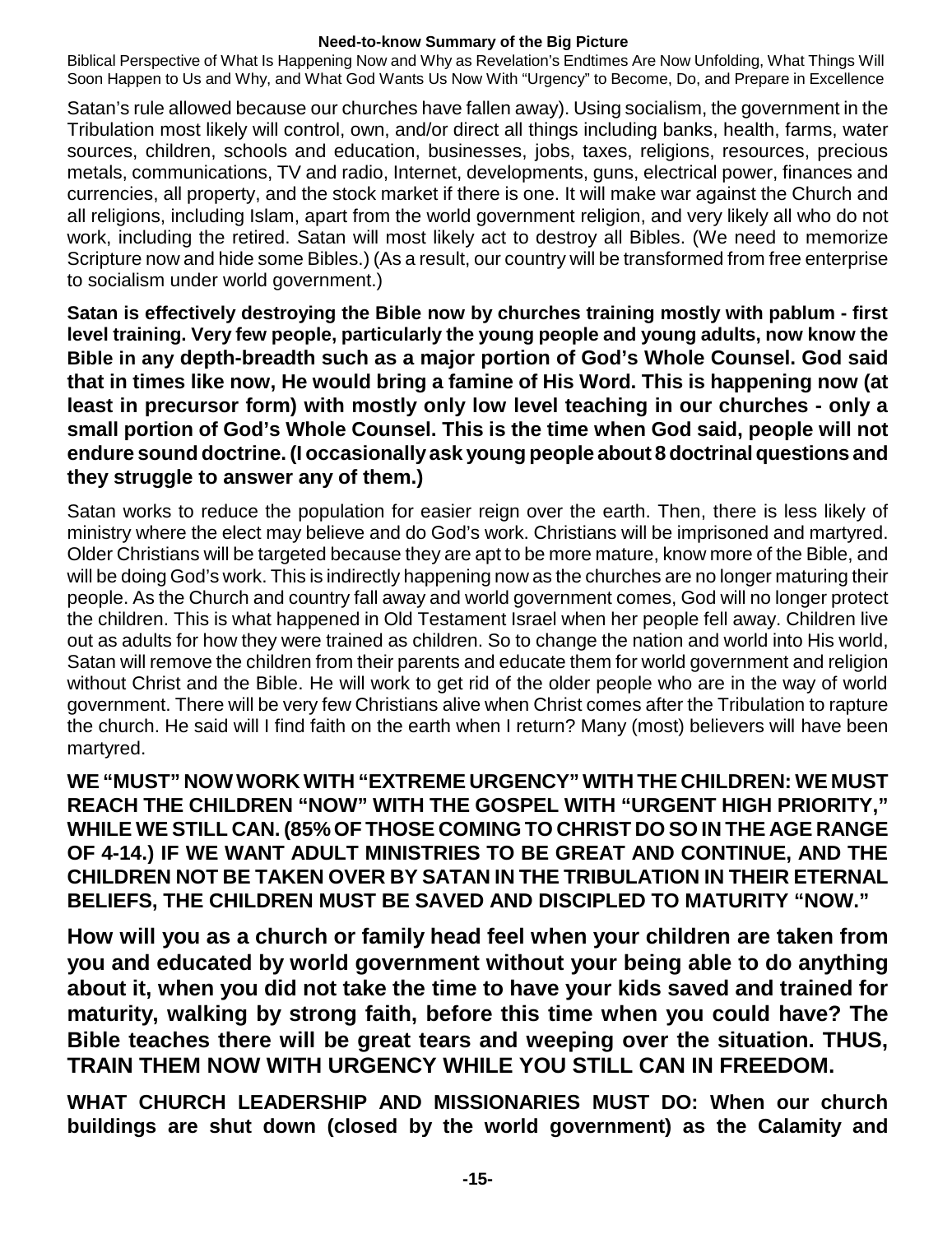Biblical Perspective of What Is Happening Now and Why as Revelation's Endtimes Are Now Unfolding, What Things Will Soon Happen to Us and Why, and What God Wants Us Now With "Urgency" to Become, Do, and Prepare in Excellence

**Tribulation come, pastors, leaders, and missionaries may most likely will no longer be supported sufficiently financially by the Church people. They will need jobs and other sources of income. They should get them now. Then, they can continue some ministry as God leads. Otherwise, they will need to live on savings as long as they can or otherwise as God supplies. New currency may introduce another problem - causing (requiring) all to work. Without some form of support, their ministries most likely will be over. (Manywell-known pastors, leaders, and key patriots will be arrested and martyred. When the black outs and calamity come, these people should go to a place of refuge or their ministry can be over.)**

**ITEMS THAT CAUSE OUR CHURCHES TO FALL AWAY: As introduced, examples of the falling away of many of our churches in my perspective are: (1) teaching good but little Bible content (only a very small portion of God's Whole Counsel), and thus are not adequatelymaturing "their own people" in Christ-likeness to live the Christian life. Thus, not taking care of their own, they can be "worse than infidels," as they work to reach the youth at a higher priority) (they are teaching with a small part of God's Whole Counsel without adequately training to live by faith trusting God to fulfill His promises, sacrificial love keeping God's commandments, and being somewhere in God's work); (2) attempting themselves to work all things together for good - major sin; (3) not maximizing evangelizing and discipling the children in the community; (4) not training their people with endtimes prophecy so they will know what is happening and what they will experience (they very likely will fall away under the coming persecution); and (5) using the Devil's's loud rock drum beat structured music in the Sunday schools and church services. Using loud rock beat syncopated music deters the thinking process and can give worship to Satan. Many of our youth and young people are now involved in immorality which can be caused and/orinfluenced by regularly listening to the Devil's (Voodooism) loud rock drum beat structured music throughout the week.**

**God draws people to Himself using His Word as He works it in them. I realize that evangelists use rock music to draw the youth in so they can hear God's Word and be saved. Would they come with other music - perhaps not as likely. (Rock music may (might) be useful in evangelism and drawing the youth, but certainly not in the worship of God.) We should design our worship services to bring maximum worship to God for His Greatness in Spirit and in Truth from our hearts. We should choose the best music that has the melody dominant. Many like praise and Gospel music as well as the hymns and similar music.**

**MOST BLESSED WORSHIP EVENT:** I attended an international conference where there were 1100 people from 87 different nations attending. ALL the people were in the ministry, were "highly committed" to Christ, and had led tens of kids to Christ. When they sang: *To God be the Glory* with the organ, it was absolutely awesome. They were singing from their hearts, souls, and spirits unto the God in great worship that they love and serve. This is great worship. Such great worship is not possible under loud dominant rock beat music. They had this great and wonderful worship because they saw God's greatness at work, as He used them in ministry, when He brought salvation to people, especially to the children. Thus, it helps to be in ministry where we see His great work that gives us the desire to bring Him maximum worship His way. (Would not God want this worship instead of using rock music when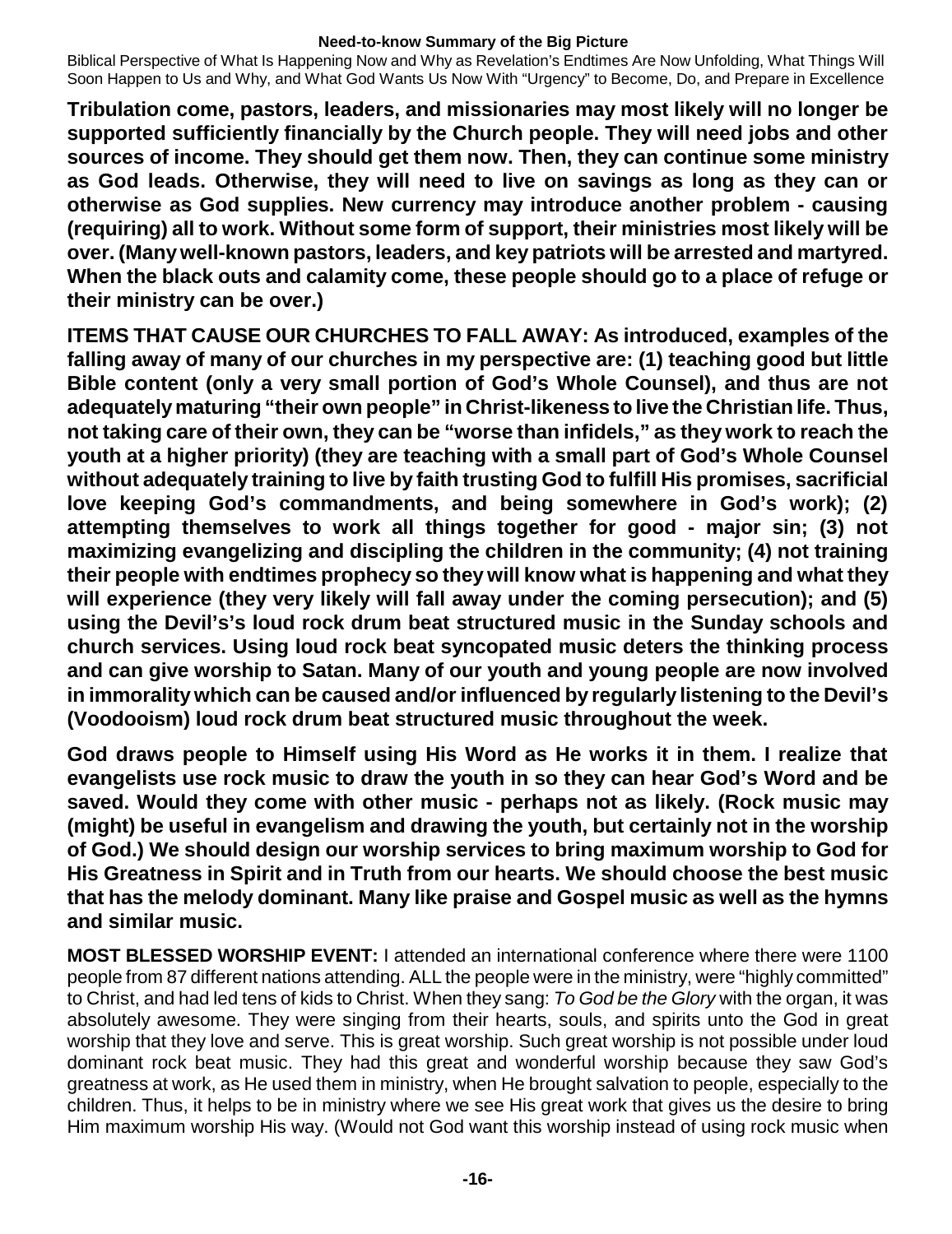Biblical Perspective of What Is Happening Now and Why as Revelation's Endtimes Are Now Unfolding, What Things Will Soon Happen to Us and Why, and What God Wants Us Now With "Urgency" to Become, Do, and Prepare in Excellence

few are in the ministry? This my view.)

**MAJOR CALAMITY COMING: Because of the times, if the things in the government to bring world government with socialism are not going anywhere and/or there is growing great opposition, there will come a most serious planned and developed sudden extreme emergency without warning with martial law. Thus, as the Bible teaches, there will come a severe calamity of war and plague with great chaos and shortages that brings the endtimes Tribulation. Then people will accept world government to get rid of the emergency conditions.**

**TRANSFORMATION OF OUR CHURCHES: As a result of their current falling away, our churches (many of our churches are falling away in different amounts and categories) are being (have been) transformed from orthodoxy to become the immature church with a loss of biblical intellect and having a low plateau of biblical knowledge. Singing the great hymns of the faith that brings great worship to God is decreasing. This is Satanic strategy. Is the lukewarm church here now?**

People will not know what is happening and why when the Tribulation comes. Thus, with the Church now becoming greatly immature, there will come a great falling away under the severe coming persecution. Again, fortunately, there are wonderful exceptions. As time progresses (even now), fewer will know much of the Bible and be in God's work. We now have youth and young people who know but little of the Bible, including endtimes prophecy, and are not involved in much ministry. (Even our church leaders, pastors, and elders now know but little of Bible prophecy.) Where we will be when the youth grow up, becoming adults? Fortunately, we have exceptions. Observation shows that many of our young people now no longer attend Church, including those who attend contemporary church services, after they go to college. We now have but few of our young people and young married come out to Sunday evening functions. Fewer now appear to be in the ministry. These happenings without more of our people being in ministry are so the elect might not be born or accomplish God's work. We must turn this around. (When the older people die and the hymns go away - if things go that long - will there be as many in ministry and will they be mature in Christ?) We must avoid using loud rock beat structured music (pagan worship). In time, very few will know the Bible and live the Christian life with excellence, particularly with experience. Are we there now? All of these plans are satanic strategies resulting in a church transformation to help bring the endtimes over which Satan and his man will rule. It is to help church people have a great falling away in the Tribulation.

**SOLUTION AND FALLING AWAY: As presented previously and now for emphasis, the ONLY situation and action, as per the endtimes sequence, that can change the direction in the United States, going towards socialism, is that the churches across the United States must have massive revival. Working to change government or to place Christians into office may help and slow things down, but it will (can) not change the direction the country is now going. This revival is most unlikely, except in pockets, because our churches now, in our observation as the Bible states will come, do not endure sound doctrine and are not walking by sufficient faith to gain revelation.** They are going much their own way. Do our churches now know sufficiently how to mature their people with sufficient of God's Whole Counsel? Do they know the needed topics and how to do on-the-job training? What would make us think so?

Our missionaries are now telling us that God is sending missionaries from many countries to lead people world-wide in other countries to become Christians with the Gospel. God is now saving people in many countries. This is happening before the endtimes come. This is great.

# **Our churches are not now enduring sound doctrine, as the Bible teaches will happen in**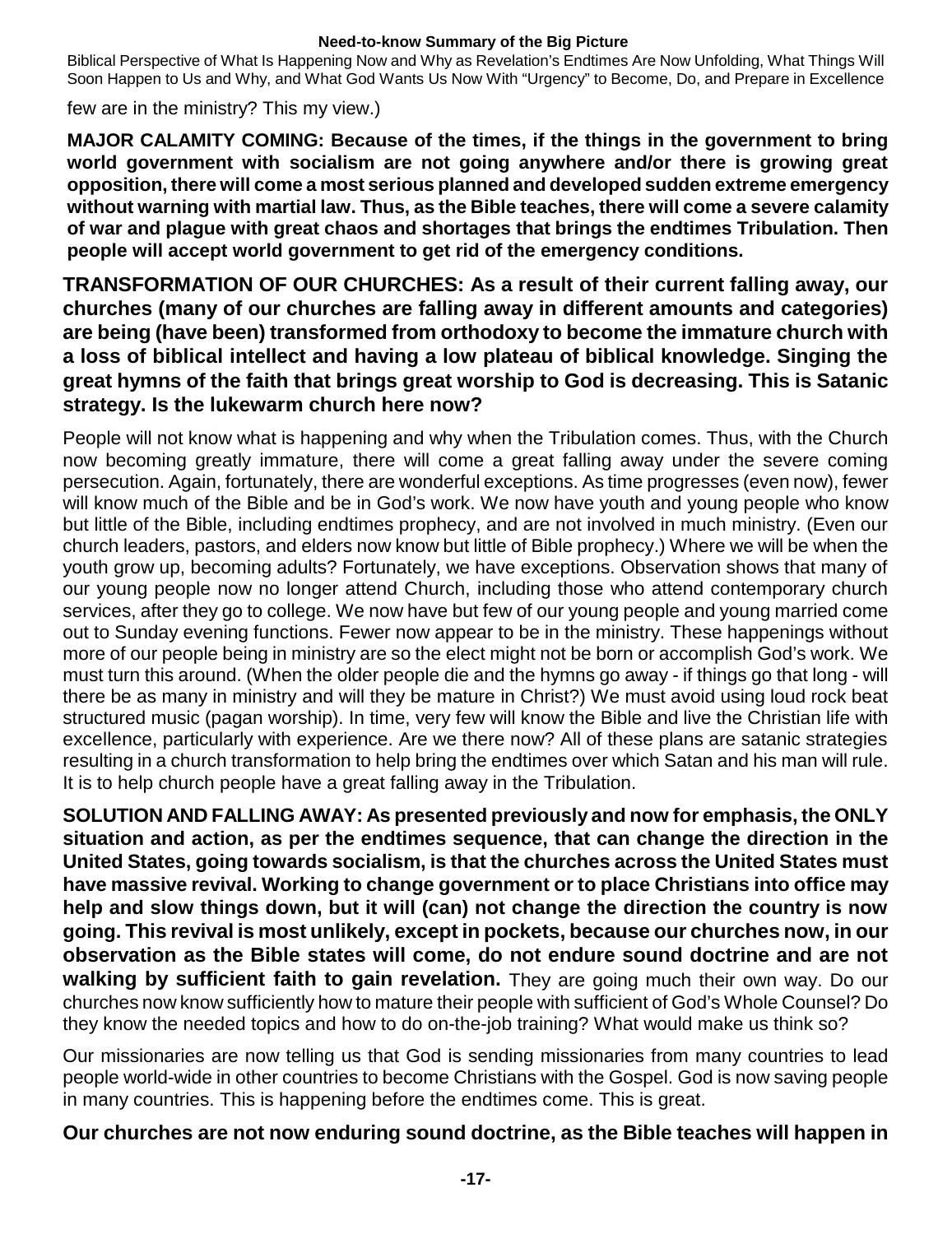Biblical Perspective of What Is Happening Now and Why as Revelation's Endtimes Are Now Unfolding, What Things Will Soon Happen to Us and Why, and What God Wants Us Now With "Urgency" to Become, Do, and Prepare in Excellence

**the endtimes, because they, in my view, are not eternity oriented for us to become maximumly mature in Christ-likeness for when we go into eternity. They do not adequately appreciate God's infinite Greatness to do all of His will. Thus, they are not searching the Bible for "ALL" that God wants us to become and do (being outcome oriented), and "ALL" the ways that God wants for us to do to get there (being procedurally oriented) and do nothing else. Can you read the result of these searches in your church? Can I read them in my church?**

Our churches are now going much their own way, even though doing many-many good things. So are they working for maximum excellence before God? Are they adequately carrying out what God has instructed us to do? (Do they know how or that they should?) We need to thank God for His Grace, Long Suffering, and Mercy. We all need to pray here for much more understanding for how to move much more in the above needed direction. We may not be there yet, but we should work towards it. I present a start of this with topics for training later and in one of the referenced documents. Send me your suggestions.

Thus, not pursuing maturity in Christ-likeness to the maximum with excellence can be a most terrible eternal error because it effects our maximum relationship with God to know and relate to Him in all eternity. Having great maturity can bring us great fellowship with God, both now and in eternity and fellowship with each other. He is and has the only value that exists. We are here now on this earth to gain this maturity. **(Christians around the world who know little of the Bible, but strongly obey what they know can be much more mature in Christ than Christians here in the United States who know much more, but are doing but little with it.)**

**THE ELECT AND NON ELECT:** God certainly knows who will choose Him through Christ. He calls these His elect. Some churches believe that God ordained the elect - they have no choice but to believe so they will become believers whether or not churches have a major ministry to share the Gospel. They also believe that the rest were ordained to remain unbelievers. Such a belief system believes that the ordained believers will definitely go to heaven and the others definitely will not. I believe that all who believe in Christ as Savior will go to heaven, whether ordained or not. God predestined us as believers to be conformed to the image of Christ, not to go to heaven. God gave the Gospel in Christ to both the Jew and the Gentile so that none would perish. The Bible teaches that all people (believers and unbelievers) know of God through creation. So if they do not seek Him and the Gospel, they are without excuse. These verses teach that we all have the choice to receive or reject the Gospel. This means God will do some work in all people to draw them to Himself. He may draw them to the degree He knows they will respond. Regardless of what one believes, God commands us to share the Gospel and thus, if we do not, we sin. **We should share the Gospel anyway in case we are wrong about the ordaining or other beliefs. If we are wrong about the ordination and we do not share the Gospel, its is a most terrible-terrible mistake.** And we want all the children to come to the Lord and have maturity in Christ.

**ENDTIMES SEQUENCE: The endtimes special sequence NOW in effect (because it repeats now as was in Israel, I call it a pattern sequence) is as follows (See derivation from the Scriptures in** *Watchman Warning* **pages 206-218, in Chapter Five - entire book and chapter by itself are on our website):** (1) the United States is God's endtimes most favored nation as was Israel in the Old Testament; (2) in her general obedience, she has been greatly blessed by God much more than any other nation in history including much more than both Israel and England; (3) but as God's people (now the Church) begin to fall away into disobedience followed by the rest of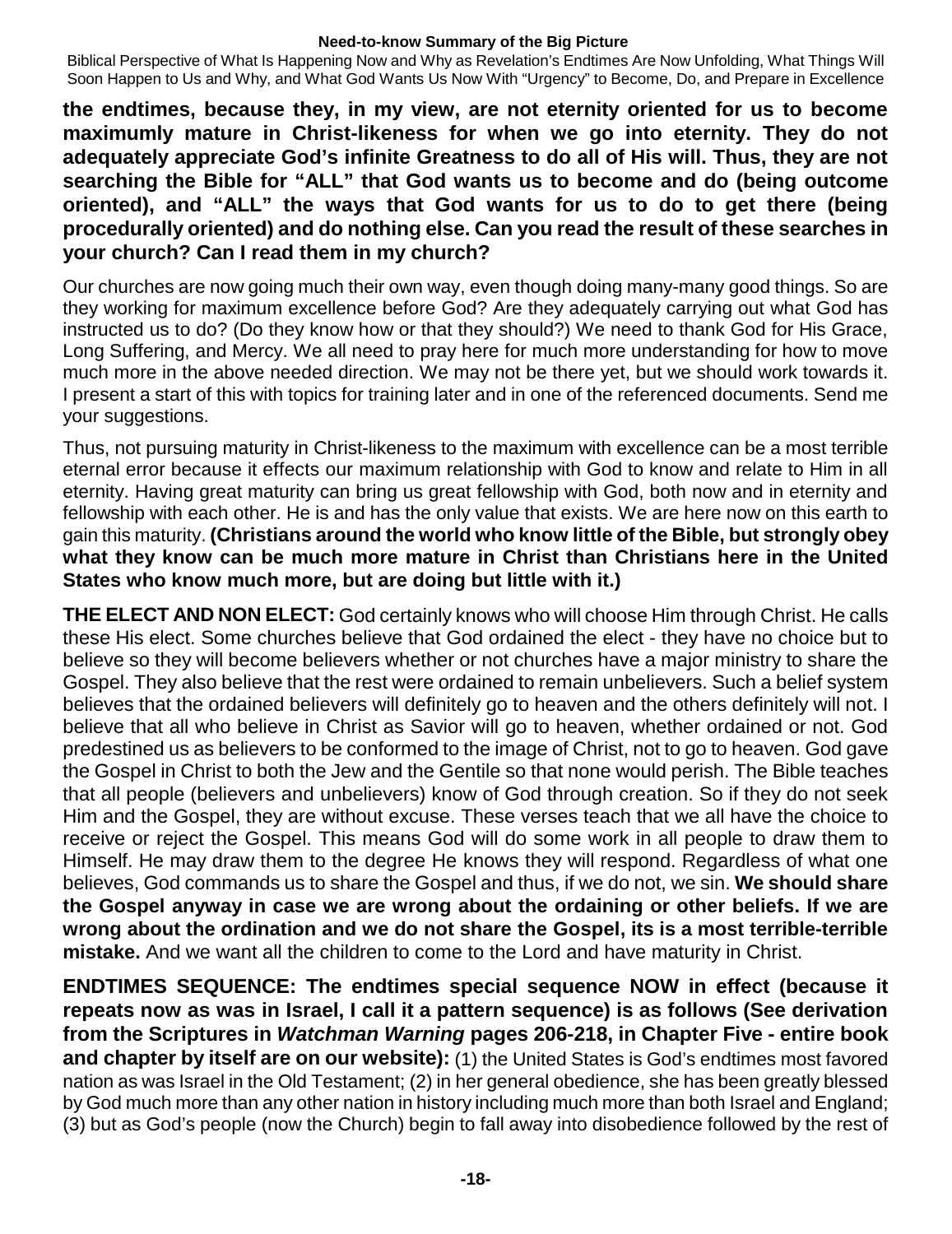Biblical Perspective of What Is Happening Now and Why as Revelation's Endtimes Are Now Unfolding, What Things Will Soon Happen to Us and Why, and What God Wants Us Now With "Urgency" to Become, Do, and Prepare in Excellence

the country, she gets warnings from the existing signs (and conditions) and from God's watchmen (**this document brings a watchman warning**) that signal divine discipline is coming (these signs, using Satan, are now all around us.); (4) when the disobedience crosses God's allowable threshold for sin, He brings (allows) a world government (a fierce nation will come from afar to bring great war (Like Babylon did with the Jews in the Old Testament): China and Russia are candidates now - China has two military bases in Mexico and well as a port in Long Beach - both nations have long range missile capability) to take her (and the world's nations) into divine discipline via a most terrible calamity to bring in world government (people will go into captivity, including in other nations, and there will be great shortages - now in the endtimes Tribulation); (5) the Tribulation then being God's discipline in the endtimes under world government and socialism will last about 20 years or so; (6) then after the discipline period is over and after all people who are to live, have lived, and have made binding decisions in life or by death to accept or deny the Gospel, God delivers the believers (both Jews and Gentiles) to Christ in heaven via the Rapture at the marriage supper of the Lamb - at the time of Christ's Second Coming after the endtimes Tribulation. The Church is now betrothed to Christ, but does not now live with Him. She goes to live with Him at the Rapture as His wife at the marriage supper of the Lamb at Christ's Second Coming. (The wheat - the Church - cannot be separated from the tares unbelievers - until after **ALL** the tares are bundled for the fire - Lake of Fire.) Two calamities are coming. One to begin the Tribulation and the other, later in the Tribulation, to bring the Mark-of-the-Beast period. The second calamity will kill about 80-90% of the world's population so the elect might not believe and accomplish God's word. This is Satanic strategy. Satan can do the later because our church people followed by the country's will have a major falling away in the first part of the Tribulation.

**SECULAR WORLD GOVERNMENT PLANNING TO TRANSFORM AMERICA:** People, behind the scenes, have been planning world government and implementing some of its aspects for some time. In a sense, the United States and world are now and have been under precursor forms of world government for some time. But now the United States government appears strongly to be working to bring the reality of world government with socialism as soon as she can. A recent precursor example is the health plan. **By our government handling and directing health and many other major issues, our country is being (will be) transformed from freedom and free enterprise into socialism under complete government control for the endtimes. The coming calamitywill bring it about.** This is satanic strategy allowed by God as the Church falls away. World government and the Tribulation will happen as prophesied in the Bible when the Church in the United States has sufficiently fallen away and the other people are disobedient as a result.

**TRIBULATION PURPOSES:** The purposes of the endtimes Tribulation include: (1) God's way to terminate history; (2) for Christ to win back the title deed of the earth lost to Satan that he gained when Adam and Eve sinned; (3) to complete the polarization of the beliefs concerning the Gospel of all people who are to live; (4) to bring divine discipline of the disobedient Church; (5) give believers opportunity to gain more maturity; and (6) to give Satan one last chance of attempting to win the spiritual warfare over Christ.

**DISCUSSION OF THE RAPTURE AND SECOND COMING SITUATION: As introduced, the Tribulation will come when the favored-nation Church in the endtimes sequence has sufficientlyfallen away. The Rapture will come (can onlycome) suddenly without warning after all the people who are to live, have lived, and have made formal and binding decisions to accept or deny the Gospel. No one is born or saved after the Rapture. Thus, the Rapture can only be Post-Tribulational.** All the saved go in the Rapture. All that are left are permanently unbelievers. Christ, at His Second Coming, will come in the clouds from the Rapture to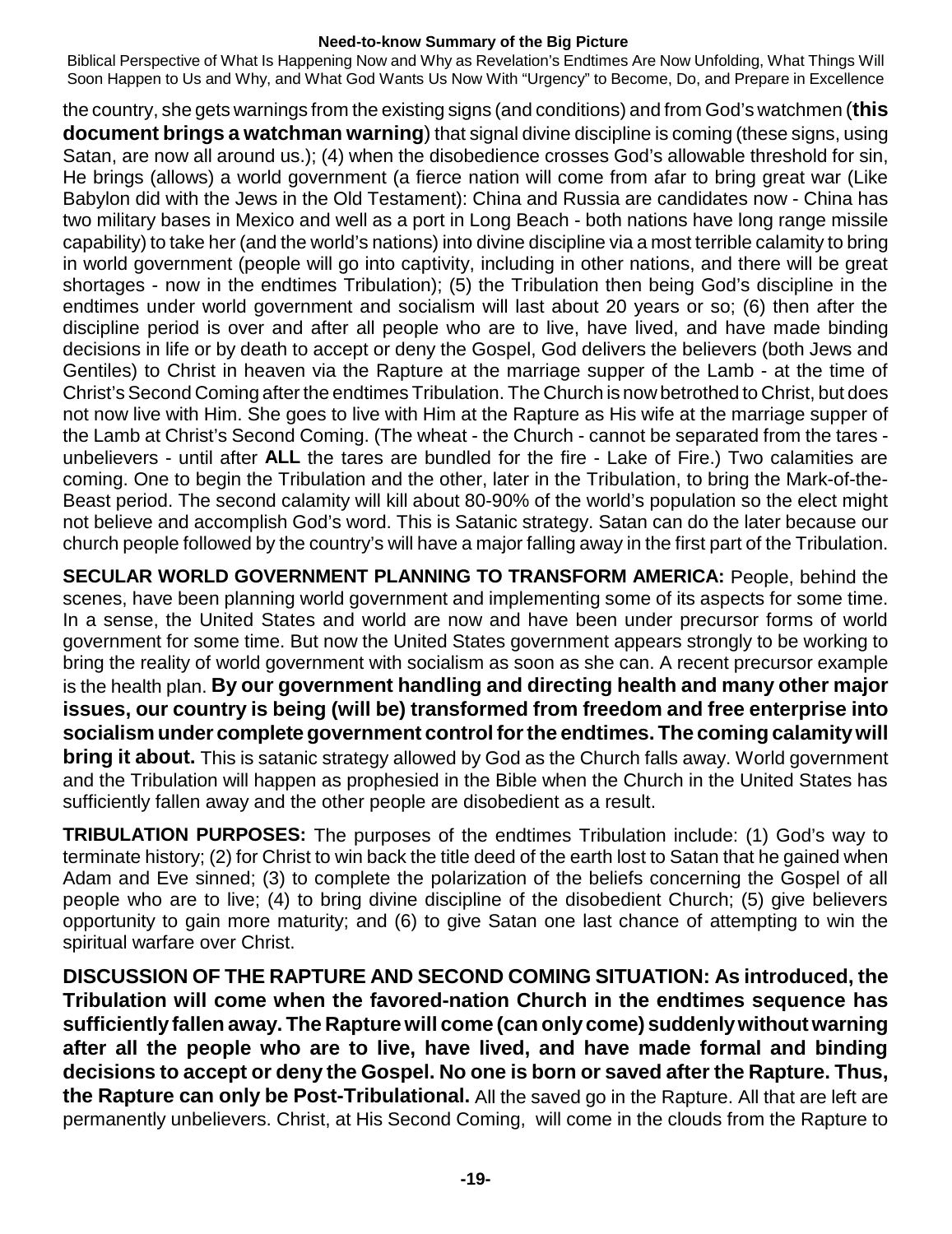Biblical Perspective of What Is Happening Now and Why as Revelation's Endtimes Are Now Unfolding, What Things Will Soon Happen to Us and Why, and What God Wants Us Now With "Urgency" to Become, Do, and Prepare in Excellence

the Great White Throne Judgement. All people, not raptured, have previously made formal and binding decisions to deny the Gospel, including especially in the mark-of-the-beast period as they take the mark-of-the beast. They are permanently unbelievers. The wrath of God comes after the Rapture on unbelievers during the 1000 years "as a day." There are no Jewish periods or any millennial kingdom coming. The large number of believers in the Great Tribulation from all nations preclude a Pre-Tribulation Rapture of the all-nations Church. (Daniel's all Jewish seventieth week is history, not future. Our Lord was crucified in its middle. It does not refer the endtimes Tribulation.) The permanent fixing of all beliefs before the Rapture and all believers, both Jews and Gentiles, being in the Church, preclude the coming of a millennial kingdom. There would be no (cannot be) believers in it. Its coming does (would) not have purpose. As stated, Christ is now ruling on David's throne from heaven over the Kingdom of God. Then, Christ brings the final judgment on all the remaining unbelievers with God's wrath leading to Armageddon. The wrath of God comes after the Tribulation and Rapture. Now we all go into our eternal states in resurrection - believers go into heaven (new earth and new heaven) with great blessing and unbelievers into the Lake of Fire as an alternate way for God to satisfy His justice for sin. (The Lake of Fire has eternal darkness and eternal fire with weeping and gnashing of teeth. We should want not anyone to go there.)

**TRAINING TOPICS AND METHODS TO BECOME MATURE IN CHRIST-LIKENESS: I have made a cut for needed minimum topics to become mature in Christ. We must not only know them, but we must be "actually training" with them and "living them out" ourselves. We must remember that all of life must come God the Father as a source to live holy and righteously without sin, nothing from us as a source. The whole purpose of life is to know and relate to God and live by His perfect ways. So all discipleship training must, by definition, lead us to live this way. We could have a Discipleship Training Center for training our people to walk with God with the key doctrines listed below. The Center training can be at a different time from the church services. I have taught these topics in various depths in the church and home Bible groups over the years, including in seminars. We are to train people to live out the Word, not just know about it. We are to train our people to walk with God, not just with Bible content and basic doctrines.**

**To become mature in Christ (and have revival), we, in my view, must be trained "on-thejob" in depth-breadth with the what to's and the how to's with examples and testimonies with God's Whole Counsel in "at least" the following ways under the leading of the Holy Spirit having first an appreciation of God's absolute Greatness, knowing His attributes: (1) knowing how and living to glorify, please, honor, praise, and obey God, according to His will, appreciating His infinite Greatness (We glorify God by accomplishing what He** has asked us to do and by living out what comes from Him so people will see Him in us **as we live our lives); (2) living godly lives as Christ lives, with everything coming from the God the Father as a source in head-subordinate relationships especially including head-subordinate relationships in families, including by strong faith trusting God to fulfill His promises and by sacrificial love helping others, keeping God's commandments (we most know the promises and commandments); We should add the Beatitudes, the principles of love, and the requirements for church leadership; (3) being involved in one or more ministries of evangelizing (particularly the children), discipling to maturity in Christ-likeness - notjustfor Christian growth, building godly families, planting churches,**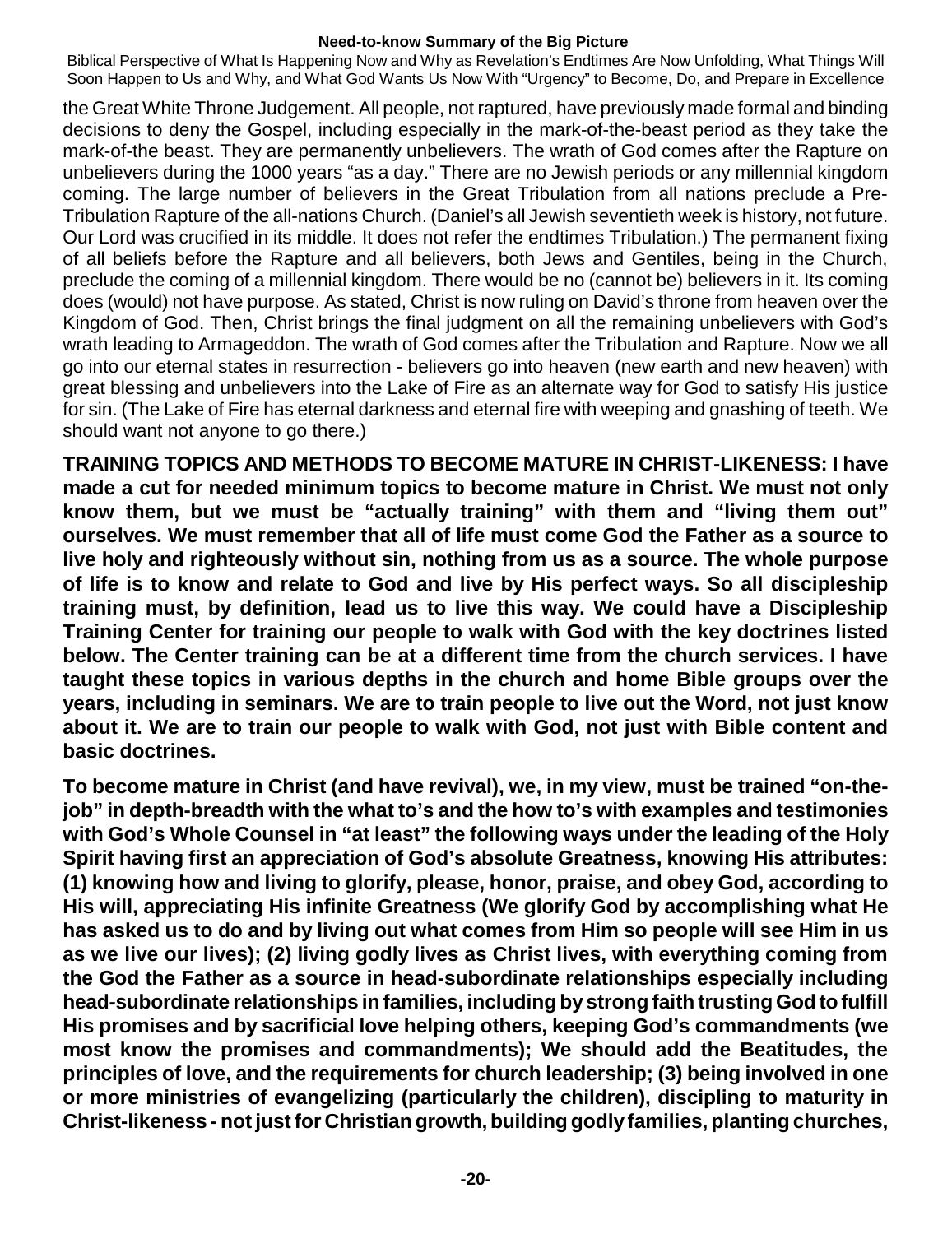Biblical Perspective of What Is Happening Now and Why as Revelation's Endtimes Are Now Unfolding, What Things Will Soon Happen to Us and Why, and What God Wants Us Now With "Urgency" to Become, Do, and Prepare in Excellence

**and helping the needy; (4) knowing, believing, and standing strong on the fundamental Christian-faith doctrines, including on God's attributes; and (5) having a regular daily personal devotional and close fellowship life with God, reading the Bible and having much prayer. It helps to train with God's plan from Genesis to Revelation and how the endtimes unfold and what we can expect to experience as they come. (If we do not train with endtimes prophecy and if our people know little of the Christian life, they will not know what is happening when the endtimes come. Thus, many or most can fall away under the persecution. Are we there now?) When we are mature, we will live out these topics. There are ppt training charts on my website and we can create more. See our reference document:** *Keys to Becoming Mature in Christ-likeness In Godly Relationship Living* **for many more details and Scriptural basis and topics for becoming mature in Christ and some characteristics of being mature. (See our publication:** *Living by God's Righteousness* **for praise Psalms, promises to memorize, commandments to obey, requirements for church leadership, the attributes of God, principles for love, and prayer helps. We can read several pages daily in our devotions.) We should provide the training for our entire churches. We, together, can search the Bible for more teachings, and be there for each other. None of us know it all. But we can start from where we are. Send us your topics. (We must train our people now in a "short time period" (before the soon coming endtimes come) to live out with "a large number" of these topics as God's Whole Counsel, not just have a good weekly sermon.)**

**TRAINING PRIORITY: In the churches, we have the gung ho, the very faithful, those in training, the watchers, and new people. We should raise the level of ourtraining in depthbreadth to train the gung ho and very faithful (and those in training) with 80% of our training time if we want to have great ministry in and out our churches and have church spiritual growth. We can expect that only a small or limited percentage (e.g. 20-30%, depending on the church) of our congregations will have great maturity in Christ. If we dumb down all of our training for the watchers and new people, the church growth plateaus and the people will know but little of God's Word. This is happening now. We can bring the watchers and new people (those who wantto) up-to-speed by training them at other times than in the church services (or vice versa). If they do not want the training, then we can still encourage them, but leave them alone. This limited training to some degree has been with us for some time. This has caused me to study greatly on my own. "Most" of what I know came from personal study and helping in ministries in the community, not from the churches I attended.**

**KEY UNDERSTANDING: Given the choice, I would choose teachers and pastors only if they have taught and lived out the above topics including with God's Plan for history and endtimes prophecy, needed to gain maturity in Christ-likeness. This is true for all teaching levels in the church. They also should believe a Post-Tribulation Rapture and not want any loud rock beat music. We should train our existing pastors and teachers (not having this training) to live out these topics and know endtimes prophecy. They**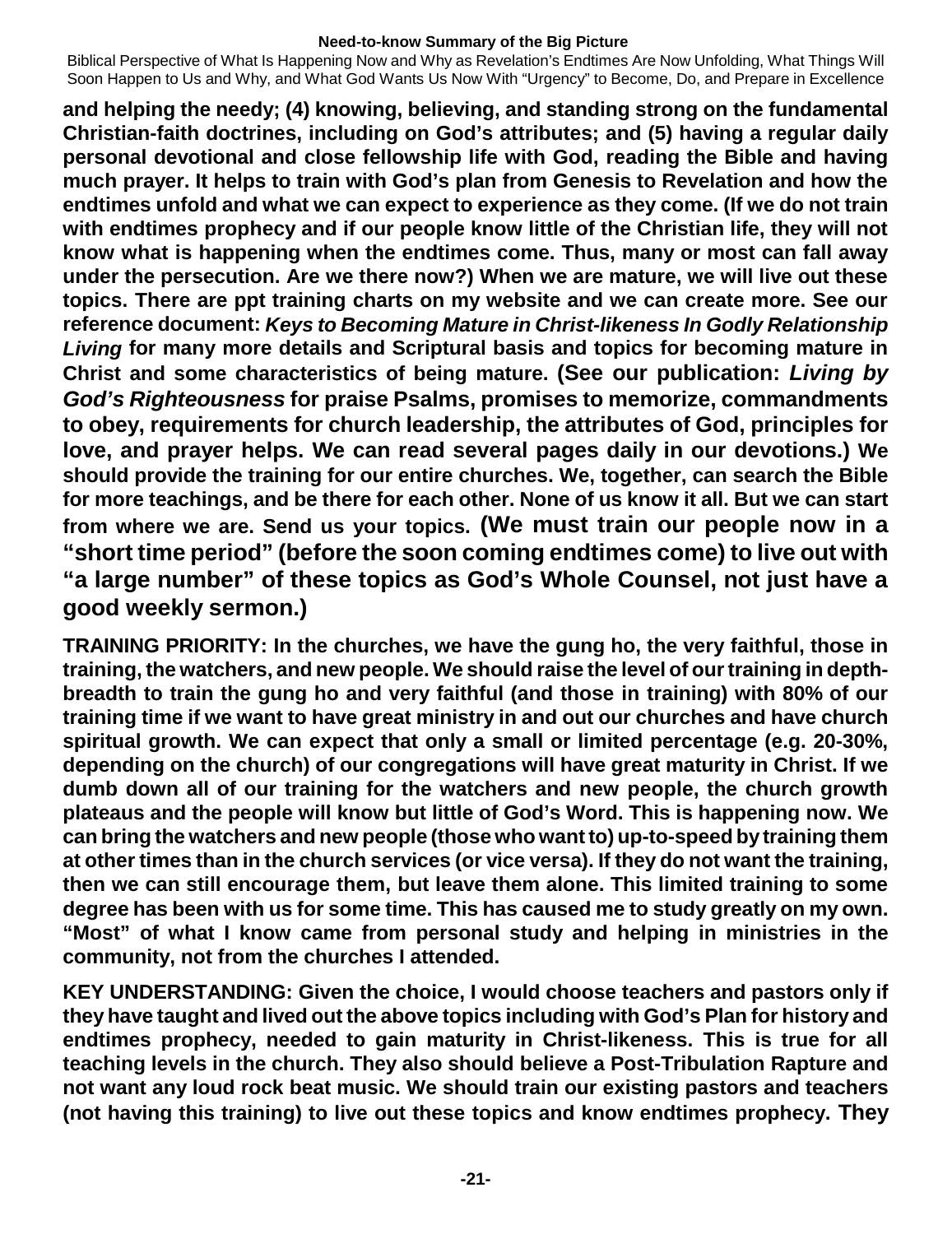Biblical Perspective of What Is Happening Now and Why as Revelation's Endtimes Are Now Unfolding, What Things Will Soon Happen to Us and Why, and What God Wants Us Now With "Urgency" to Become, Do, and Prepare in Excellence

# **need the prophecy so they can inform their people what to expect and what they will experience as the endtimes unfold.**

**SUMMARY:** We must be both outcome and eternity oriented so we will pursue becoming maximally mature in Christ for use now, but most especially for eternity. We should have a good description of what constitutes a mature person. We can update these as we learn more. We should also be procedurally oriented to know how (know the needed topics) to disciple in order to become maximumly mature. It, from my viewpoint, is greatly insufficient just to disciple with only some of God's Word to grow towards Christ-likeness (but not aiming for maximum maturity), without knowing the above. (The above training topics and those in my referenced report are a start for both.) **The problem we now face is that the remaining time to train, brief, and alert our people appears to be very short indeed. We must act "with urgency"(this means now). Church and familyleaders must act wisely to use the remaining available time - before the time in freedom is truncated.**

**Carefully remember and fully realize that if we do not train, warn, prepare, and alert our people (church and family) ungently about the soon coming Calamity, they will very likely be caught blind-sided and unprepared. "We must not let this happen particularly to the children and young people." Not warning and alerting, Church leaders will be guilty of the people's blood. They may be facing God's judgment.** We must train our people to stand strong under persecution, walk by strong faith, and share how the endtimes unfold and what they will experience as they come. Many of us will go to prison. Richard Wurmbrand in one of his reports stated that, from his experience, we must prepare for prison before we get there. After we get there, it is too late and too hard. We should begin memorizing Scripture now including the promises and some favorite hymns. We most likely will be without Bibles in prison. We, perhaps even though most unpleasant, can gain more maturity in Christ by remaining strong in Christ without falling away under the great persecution coming under world government for the sake of eternity. We should be trained how to do this now. Again, gaining maturity in Christ is for the sake of eternity. Are you on this course? Am I? And to what degree? **Do we appreciate God's infinite Greatness, so we will do all His will with commitment and with excellence? Doing** so, we will be a person after God's own heart doing all His will and, by doing do, we will **greatly glorify God. Living this life is the only perfect life that exists for us people.**

**As presented, working to prevent secular happenings in the United States and world to prevent world government may slow things down, but they cannot stop the prophesied world government from coming.** As stated, according to the biblical endtimes sequence, only a massive church revival of God's people in the most favored nation (the United States now) in much greater obedience to God can prevent world government from coming. We must work toward bringing this result about to the degree we can so people will become more mature, be in ministry, and more people, especially including children, will be saved and matured "before" the Calamity and Tribulation come. Is your church working with a sense of urgency to help bring this result? Is mine? We have but little time left. World government will come because the Bible teaches it will as our churches fall away.

**Clearly comprehend that the secret to knowing how the endtimes unfold is to understand the endtimes pattern sequence and the role of the United States as a most favored nation that God uses to terminate history. Be sure to take the time**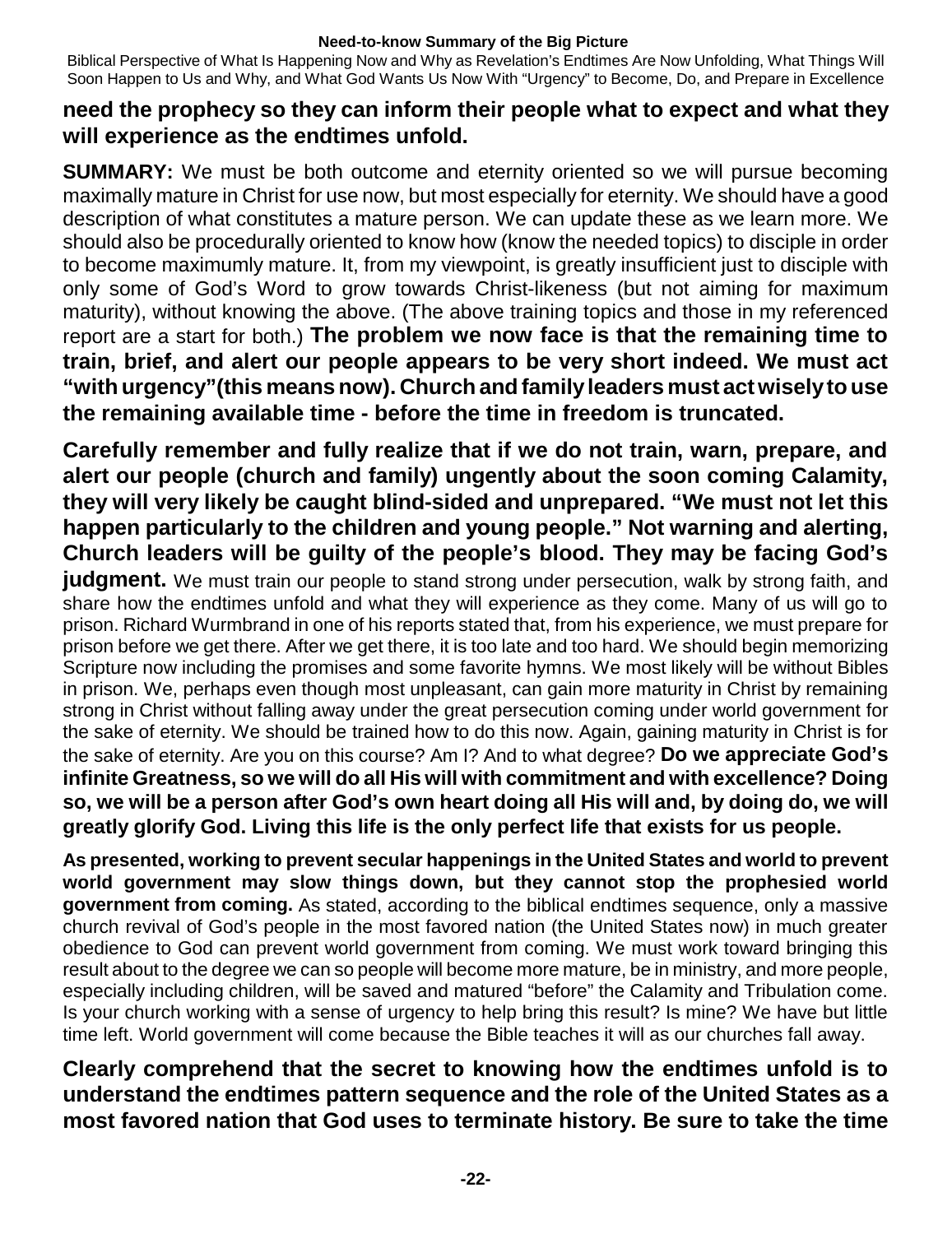Biblical Perspective of What Is Happening Now and Why as Revelation's Endtimes Are Now Unfolding, What Things Will Soon Happen to Us and Why, and What God Wants Us Now With "Urgency" to Become, Do, and Prepare in Excellence

**to understand it and mature and prepare your people before the endtimes come. Put in some provisions to live through the calamity and beyond. To become mature in Christ-likeness, we need to help each other find and live out as many topics we can find including those presented earlier. We must live these topics out, not just know them. Send me your list for how we mature our people and for what we will believe and do and not do. We are all in this together. We can help each other gain God's best in our lives, including gaining maximum maturity and being ready for the endtimes.**

**WHAT OUR CHURCHES SHOULD NOW DO WITH "URGENCY:" (1) Mature their people in Christ, including the children and youth, with at least the topics presented above - train the gung ho and very faithful with most of our time; (2) Teach their people how the endtimes will unfold and** what will happen to them when they come - train them to walk by faith and stand strong under **persecution and how to handle prison; (3) Go all out to evangelize the children in the community; (4) No longer use loud rock beat syncopated music - go to contemporarymusic that is not loud - hymns are better; (5) Have them put in about 3-6 months provisions; and (6) Put them in small home support groups of people who live near each other. Pastors should look for places of refuge, and missionaries and other church leaders should look for places of support.**

# **4. "MUST READ" REFERENCES**

My reports (Including my book: *Watchman Warning*) are free on our website:

(1) **Know the big Picture** - read this document first: *God's Plan over History for Man to Become Mature in Christ Needed to Eternally Know and Relate to Our Perfect God in His Greatness*.

*(2)* **Know Biblical History:** *Biblical History's Events Are Designed to Lead Us to Maturity in Christ and Show How the Endtimes Will Unfold.*

(3) **Know key aspects needed to become mature in Christ**: *Keys to Becoming Mature in Christlikeness In Godly Relationship Living*.

(4) **Know how the endtimes will unfold**: *The Pattern View of Prophecy, The Many Doctrines of Prophecy Show Clearly the Rapture Will Come Post-tribulational and the 1000 Years During Christ's Second Coming.* (This is my view of endtimes prophecy.)

(5) **Know the strategies in the spiritual warfare**: *Aspects and Strategies in the Spiritual Warfare Between Christ and Satan Used to Gain Spiritual Maturity in Christ-likeness and to Terminate History.*

(6) **Understand the current Jewish situation**: *Understanding the Endtimes Biblical Jewish Situation and What We must Do Now as the End Times Unfold.*

(7) **Understand Daniel's Seventy Weeks:** *The Seventy Weeks of Daniel Chapter Nine.*

(8) **Good help for Daily Devotions:** *Living by God's Righteousness.*

(9) **You may enjoy reading my many other documents**, "starting" with summaries at the top of the Home Page**.**

(10) See my prophecy ppt charts at the top of the home page and my training ppt charts under Training. You can use these to train others.

(11) **You might enjoy reading the sister document to this one:** *Biblical Worldview Summary: God's Plan for over History for Us to Become Maximumly Mature in Christ-likeness, the Spiritual Warfare over History, and How History Is Ending Using the Soon-coming Endtimes*.